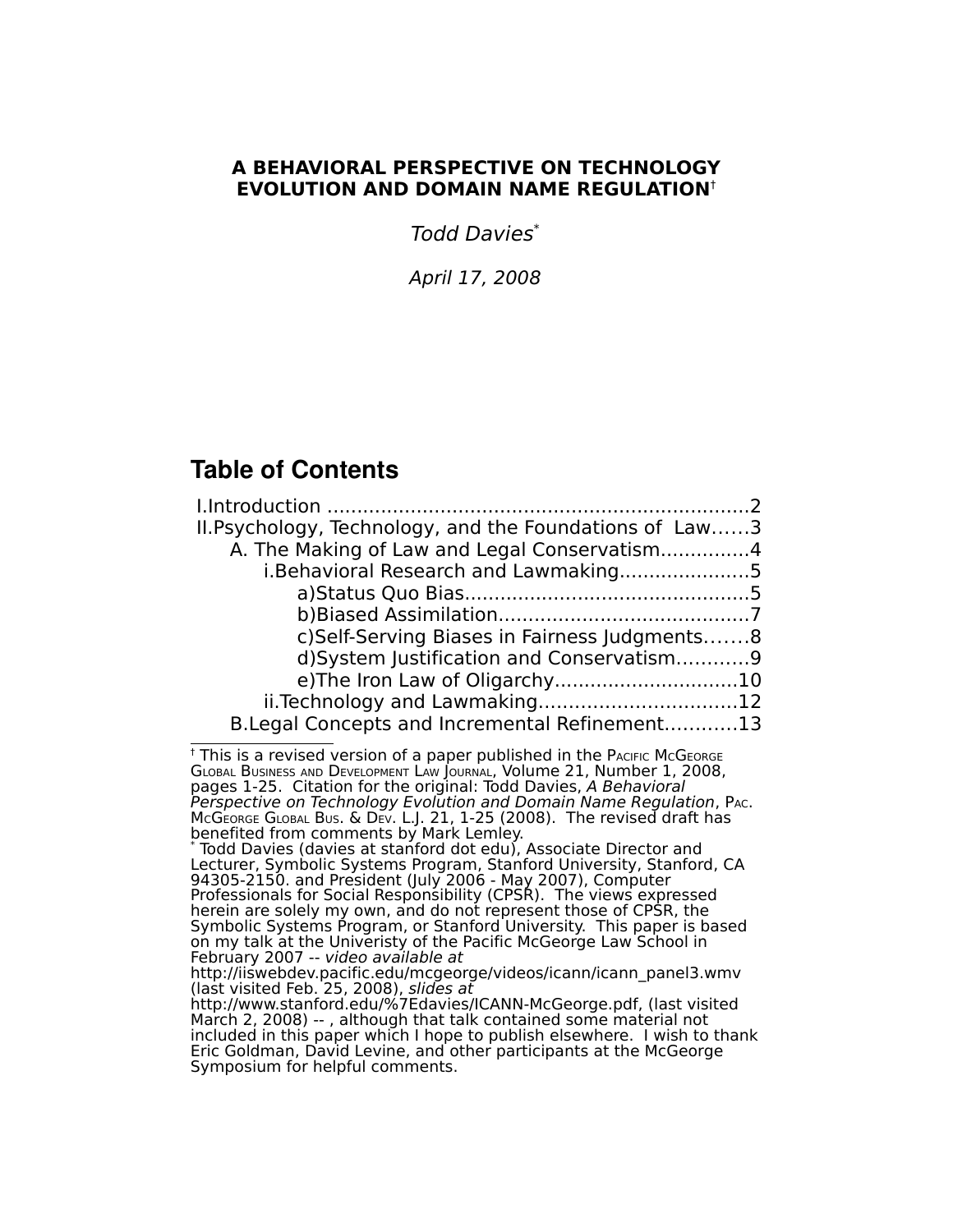| 2 | A Behavioral Perspective on Technology Evolution                                           |
|---|--------------------------------------------------------------------------------------------|
|   | i.Behavioral Research and Legal Concepts14<br>a) Progressive Differentiation of Concepts14 |
|   | ii. Technology and Concept Evolution16                                                     |
|   |                                                                                            |
|   | A. Nonrival Goods, Excludability, and Public Goods17                                       |
|   |                                                                                            |
|   | C.Simple Nonrival Goods: Examples19                                                        |
|   | D.Observations about Simple Nonrival Goods19                                               |
|   | E.Loss Aversion and Rights Assignment21                                                    |
|   | i.Variables Affecting Loss Aversion21                                                      |
|   | ii.Loss Aversion, Perceived Justice, and Property                                          |
|   |                                                                                            |
|   |                                                                                            |
|   | G. Technology-enabled Decentralization25                                                   |
|   |                                                                                            |
|   |                                                                                            |
|   | B. The hazards of rights assignment apply to domain                                        |
|   | names<br>C.A global domain name system is unnecessary28                                    |
|   | D.Domain names cause many problems which would be                                          |
|   | avoided if names were deregulated29                                                        |
|   | E. ICANN poses dangers of oligarchy in the control of                                      |
|   |                                                                                            |
|   | F.Internet law is an opportunity to evolve concepts more                                   |
|   |                                                                                            |
|   |                                                                                            |

#### I.INTRODUCTION

This paper argues that private property and rights assignment, especially as applied to communication infrastructure and information, should be informed by advances in both technology and our understanding of psychology. Current law in this area in the United States and many other jurisdictions is founded on assumptions about human behavior that have been shown not to hold empirically. A joint recognition of this fact, together with an understanding of what new technologies make possible, leads one to question basic assumptions about how law is made and what laws we should have in a given area, if any.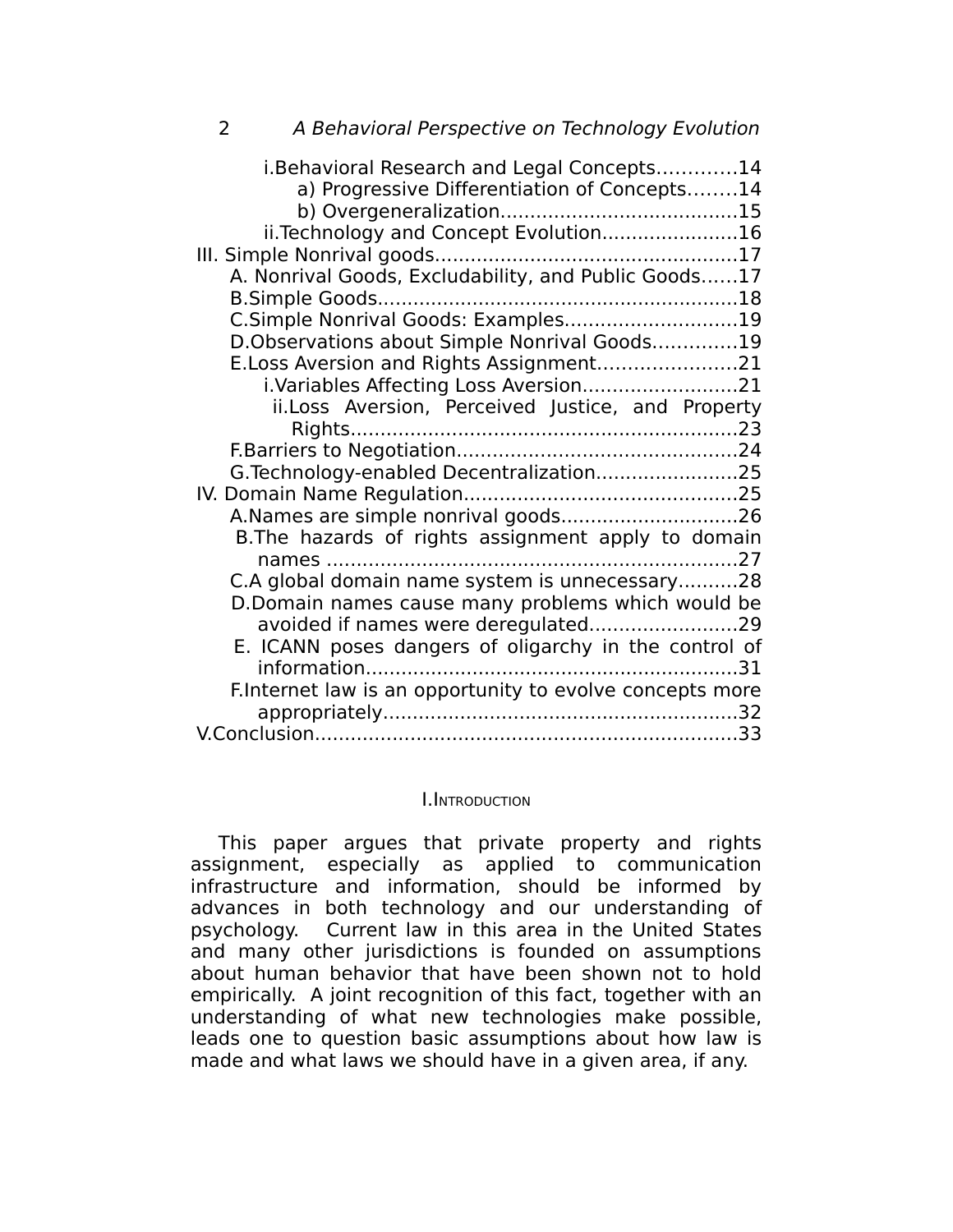I will begin by analyzing different aspects of U.S. law, from a high-level critique of law making to a critique of rights assignment for what I call "simple nonrival goods.". I will (a) describe my understanding, as a non-lawyer with a background in psychology and computing, of the current conventions in U.S. law, (b) consider the foundational assumptions that justify current conventions, (c) describe advances in psychology and technology that call these conventions into question, and (d) briefly note how the law might normatively change in this light. I will then apply this general analysis to the question of domain name assignment by the Internet Corporation for Assigned Names and Numbers (ICANN).

#### II.PSYCHOLOGY, TECHNOLOGY, AND THE FOUNDATIONS OF LAW

More and more, legal institutions and practice are being questioned on the basis of empirical behavioral science. [1](#page-2-0) This follows an older tradition of revisions, and even revolutions, in law brought about by technological change, as well as questioning of law in the light of new technology. [2](#page-2-1) It is thus a natural step to look at the effects of changing technology on the law from a behavioral perspective. This involves trying to understand the psychological background against which law is made, and how law reacts to technology. Many of the phenomena that are discussed below infra have been recognized by legal scholars without much reference to the academic psychology literature. My intention here is to deepen the analysis by making such connections explicit, and to suggest, as others have done, that psychological and other empirical social science research has much to say about the foundations of law.

<span id="page-2-0"></span> ${}^{1}$ See, e.g. Justin D. Levinson, Mentally Misguided: How State of Mind Inquiries Ignore Psychological Reality and Overlook Cultural Differences, How. L. J. 49, 1-30 (2005), available at

http://www.law.howard.edu/dictator/media/229/how\_49\_1.pdf (last visited March 2, 2008)

<span id="page-2-1"></span> $^{2}$ See, e.g. Lawrence Lessig, An Information Society: Free or Feudal?, T $_{\rm{HE}}$ Cook REPORT ON THE INTERNET, 102-104 (July-Sept. 2003), available at http://www.itu.int/wsis/docs/pc2/visionaries/lessig.pdf (last visited March 2, 2008).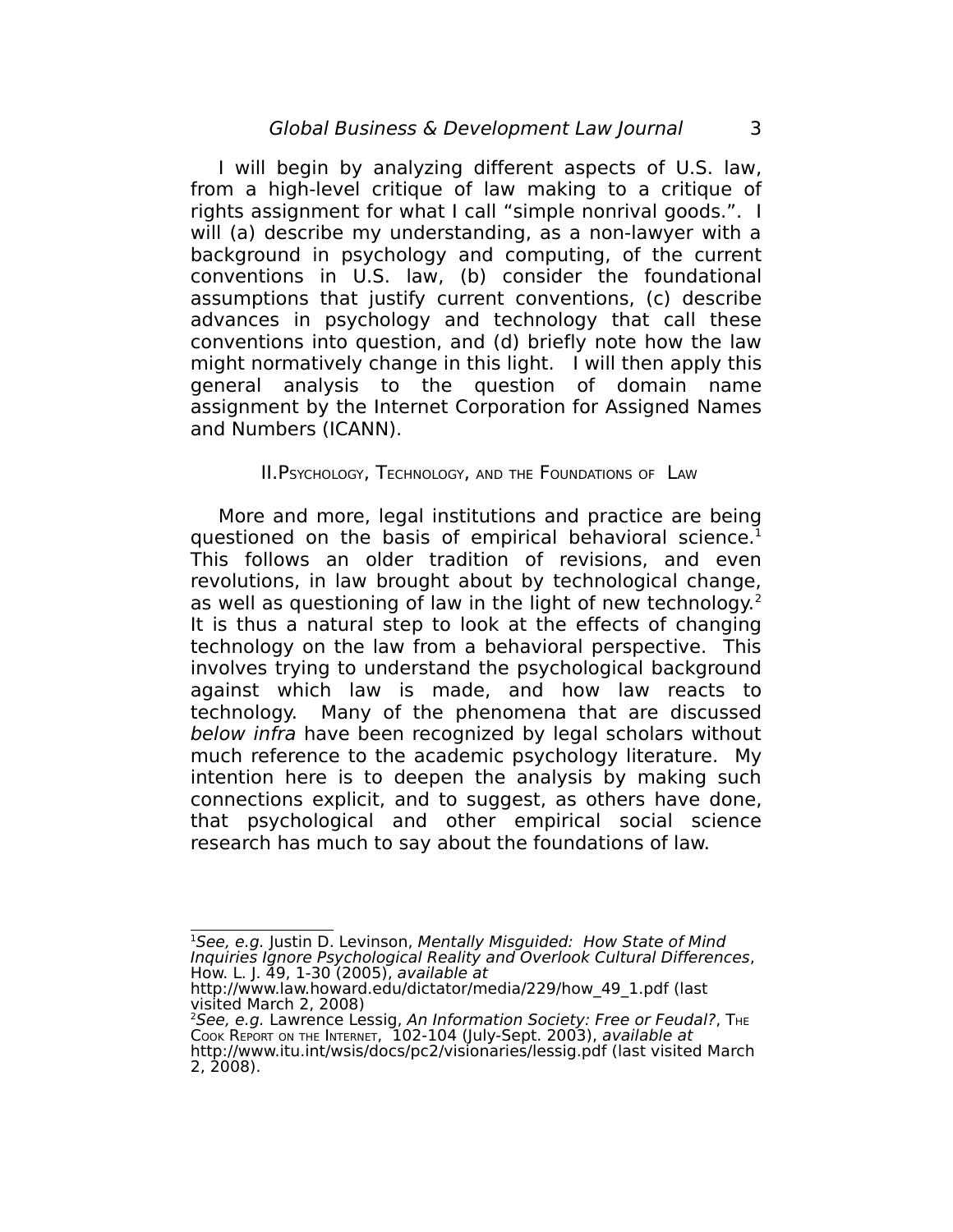## A. The Making of Law and Legal Conservatism

The establishment of law in most instances throughout history has resulted in, even if it is not initially supported by, a force of legal conservatism. Conservative philosophies are ones that uphold tradition and/or the status quo, and I will use "legal conservatism" to refer to the foundational commonality of principles, systemic attributes, and practices that support established social arrangements and vested interests. "Established" and "vested" here refer to arrangements and interests having relatively high status and resources within a society. Systemic aspects of law such as precedent and constitutions, doctrines such as stare decisis and constitutionalism, and institutional phenomena such as incumbency advantage and capture are all manifestations of legal conservatism. Legal conservatism can be at odds with other forms of conservatism, such as social conservatism. A legal regime that supports commercial interests, for example, can make it easier for a large retail chain to disrupt a traditional community, by displacing local businesses and making material available for sale that contradicts community values. So, legal conservatism competes not just with legal progressivism (which favors the leveling of status and resources) but also with other forms of conservatism, including forms that favor a return to previous arrangements (the status quo ante).

I am claiming that legal conservatism is built into the law at its core, which makes it a phenomenon for social science to explain. The foundations and institutions of law are descriptively much less responsive to quantitative empirical research from social science than are the particulars of law. Statutes, rule making, and case decisions often cite quantitative empirical studies that either augment or overturn pre-research viewpoints. But debates about more general legal principles usually revolve around intuitive judgments, with stories, historical examples, widely accepted norms, and hypothetical scenarios forming the basis of arguments. Legal conservatism also makes it difficult for changes in technology to overturn legal principles and institutions when such changes would conflict with vested interests. Principles of human behavior from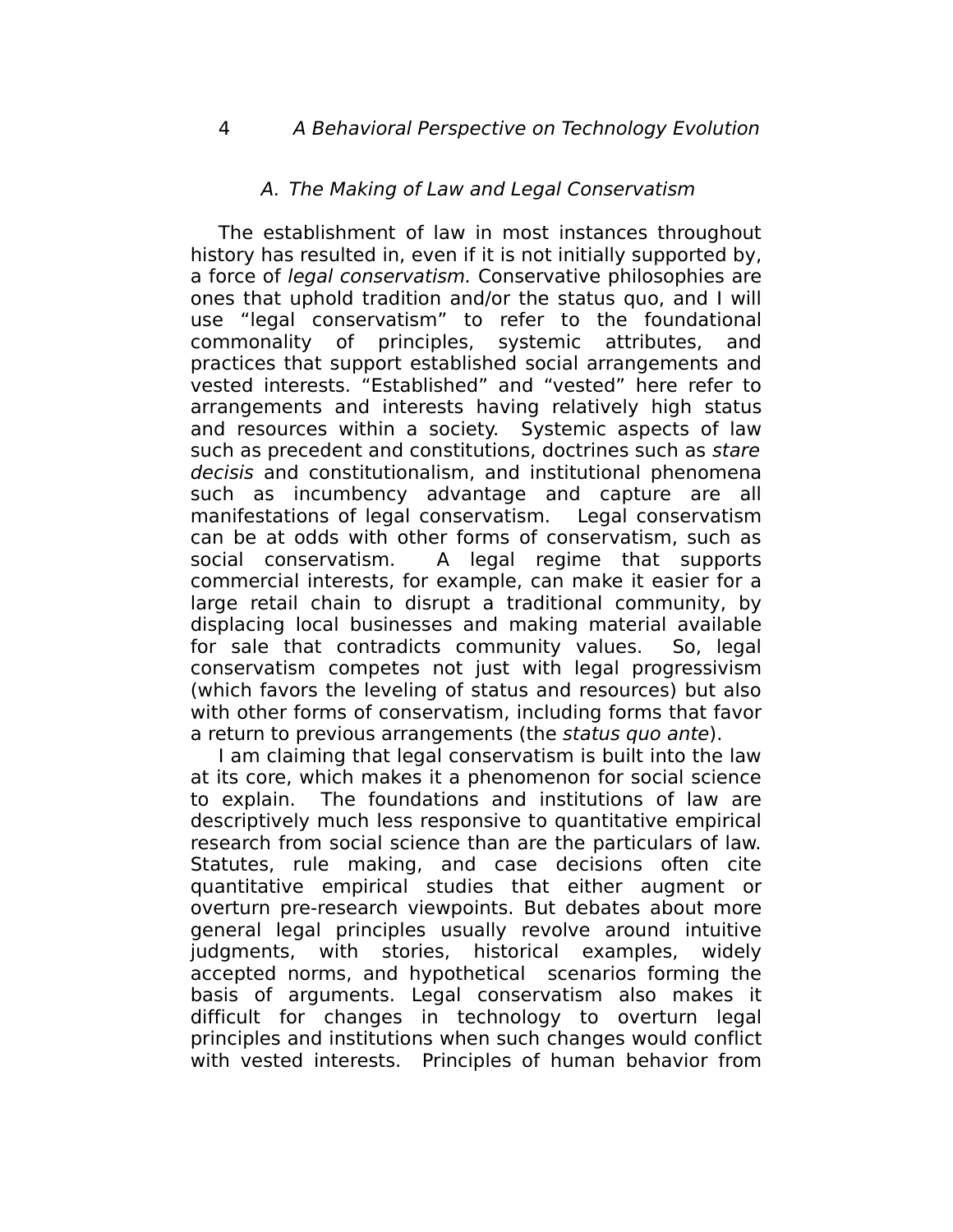experimental psychology and other social science literatures, together with the potential of new technologies to invalidate assumptions built into existing laws, give a rhetorical boost to progressive arguments in the foundations of law, and may ultimately be a basis for overturning legal conservatism itself.

i. Behavioral Research and Lawmaking

Research in psychology has documented widespread human tendencies that bias our intuitions in the direction of legal conservatism. The term "bias" in this literature refers to the difference between, on one hand, the behavioral pattern at play when real action occurs and, on the other hand, a normatively derived possible response that may be counterfactual. The meaning of "bias" should become clear through its use in the examples that follow. The implication is that if one accepts that these tendencies are present in lawmaking - among legislators, bureaucrats, lawyers, judges, and the public - and that they represent biases away from a more defensible normative standard, then these facts are arguments against legal conservatism and the institutional practices that manifest it. Revising legal philosophy in light of new knowledge about psychology might therefore be seen as a process of bias correction. [3](#page-4-0)

#### a) Status Quo Bias

Other things being equal, most people tend to favor the status quo over a change. Psychologists and behavioral economists have labeled this effect the status quo bias. In one study, students in economics courses were asked to make hypothetical choices between options, with some of the students having been told in some way that one of the options was the status quo (e.g. "You are currently a professor at College A in the midwest. Recently, you have been approached by colleagues at other universities with job opportunities. Your choices are:"), while others were

<span id="page-4-0"></span> ${}^{3}$ Cf. Christine Jolls and Cass R. Sunstein, Debiasing Through Law, J L $_{\rm EGAL}$ STUDIES 35, 199-241 (2006). The approach of Jolls and Sunstein is more of an attempt to use the law to counteract biases in the citizenry, rather than using behavioral science to question the foundations of law.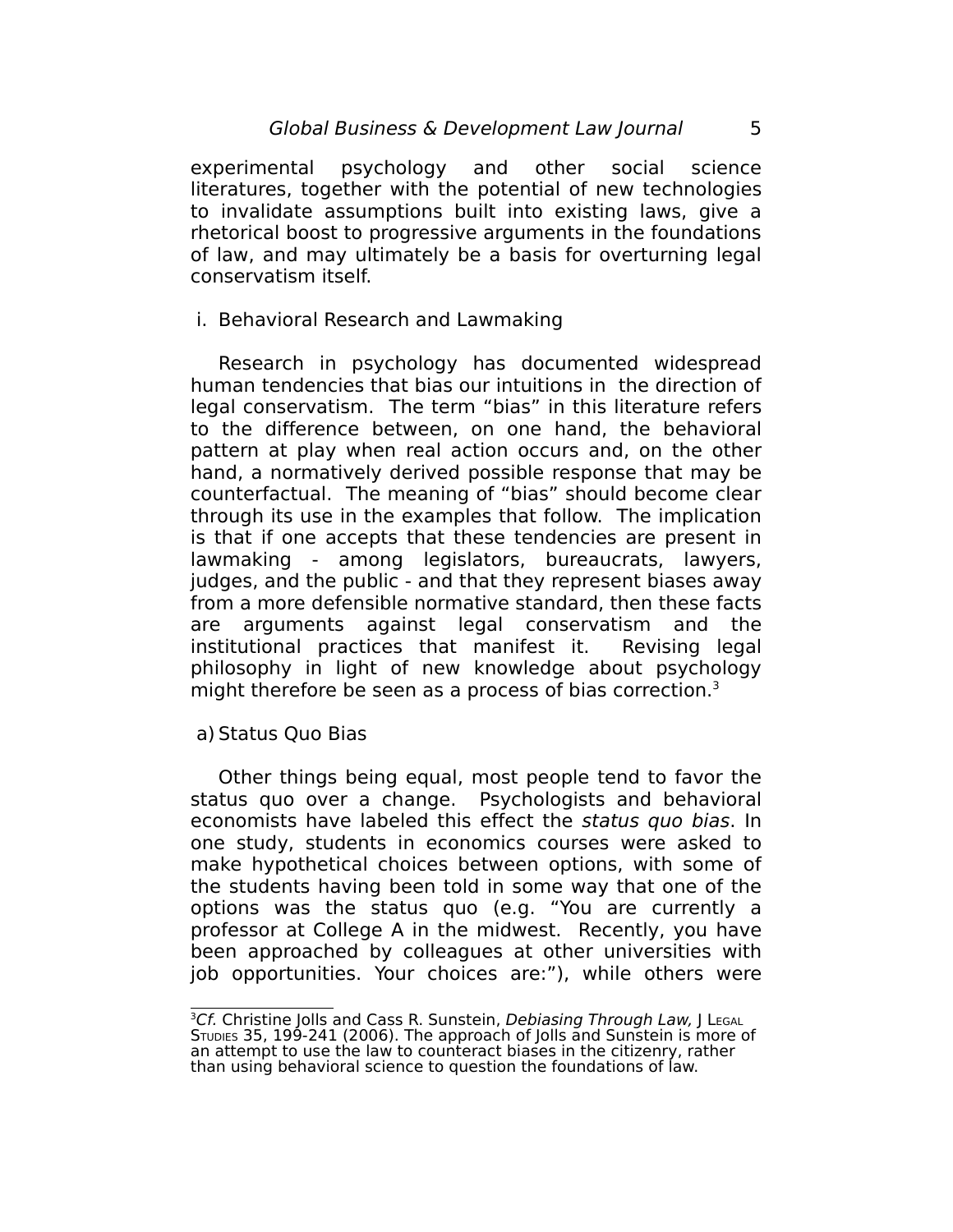asked to select from the same set of options without one being designated the status quo (e.g. "Having just completed your graduate degree, you have four offers of teaching jobs in hand. Your choices are:"). The researchers found that an option was significantly more likely to be chosen if it was designated as the status quo, [4](#page-5-0) and that the advantage of the status quo increased with the number of options.<sup>[5](#page-5-1)</sup>

Many other demonstrations of the status quo bias exist. Anecdotally, students at colleges with semester terms, for example, tend to prefer semesters over quarters, while students at colleges with quarter terms tend to prefer quarters. Field studies have shown that people tend to remain with whatever default pension plan, insurance policy, or utility service to which they are assigned, rather than switching to something that might be better, and that the status quo preference exists across different options for the same decisions.<sup>[6](#page-5-2)</sup>

The status quo bias tends to take effect as soon as an option is labeled as the status quo, and has been shown to exist for many policy decisions.<sup>[7](#page-5-3)</sup> Furthermore, it exists even for investment exchange decisions in which there are little to no costs associated with change, so a normative transaction cost explanation is difficult to support. [8](#page-5-4)

There is some evidence, however, that the status quo bias depends on an inference that the status quo is a signal of value. In experimental markets, people have been shown to be reluctant to trade away whichever object (e.g. a coffee mug versus a chocolate bar) they have been given by an experimenter, a finding sometimes termed the endowment effect.<sup>[9](#page-5-5)</sup> But the effect is sensitive to methodological details, and disappears when the experimenter tells participants

Decision Making, J OF RISK AND UNCERTAINTY 1, 12-26 (1988).

<span id="page-5-1"></span><sup>5</sup>Daniel Kahneman, Jack L. Knetsch, and Richard H. Thaler, Anomalies:

<span id="page-5-2"></span> $\,{}^{\rm 6}$ Id. at 198-199.

<span id="page-5-3"></span><sup>7</sup>Avital Moshinsky and Maya Bar-Hillel, Loss Aversion and the Status Quo Label Bias, Center for Rationality and Interactive Decision Theory, Hebrew University, Jerusalem (2005), available at http://ideas.repec.org/p/huj/dispap/dp373.html (last visited Feb. 29,

2008).

<span id="page-5-4"></span>8SAMUELSON AND ZECKHAUSER, SUPra note 4 at 12-13.

<span id="page-5-5"></span><sup>9</sup> KAHNEMAN, KNETSCH, AND THALER, *supra* note 5, at 194-197.

<span id="page-5-0"></span><sup>&</sup>lt;sup>4</sup>William Samuelson and Richard Zeckhauser, Status Quo Bias in

The Endowment Effect, Loss Aversion, and Status Quo Bias, J OF ECONOMIC PERSPECTIVES 5, 193, 197-198 (1991).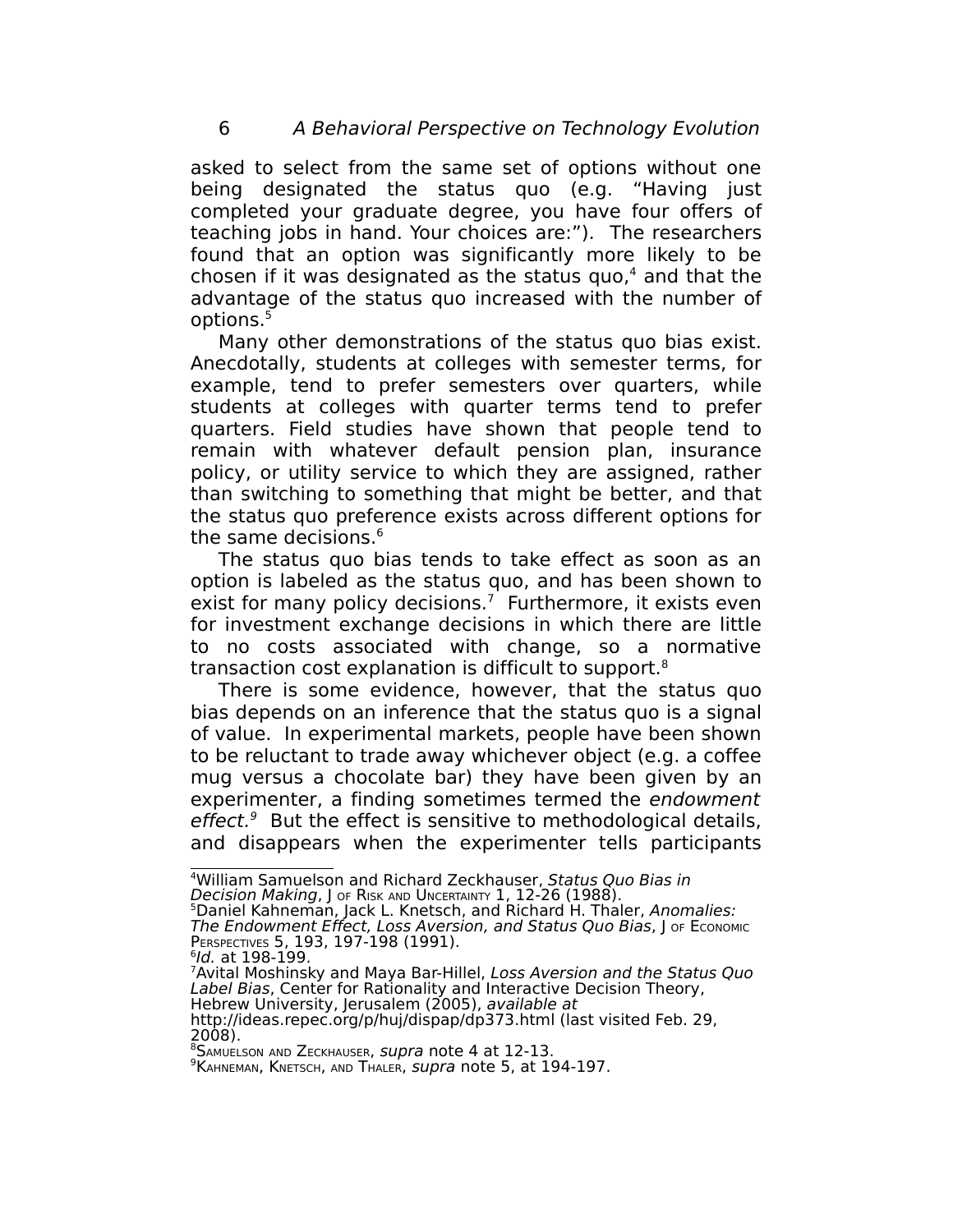that the commodity they have been given was determined by a coin flip.<sup>[10](#page-6-0)</sup> In other experiment and field studies, the suggestion value of the status quo remains a plausible explanation for the status quo bias. An inference that an option has more value because it is the status quo may nonetheless rely on the false assumption that the option was selected in the past for a good reason. People appear to assume this by default unless it is transparently false, and they tend to forgo a de novo evaluation of possibilities which might be in their interest (e.g. in the case of investment decisions).

Applied to lawmaking, the status quo bias thus implies an advantage for established law over and above what can be argued for philosophically. The empirical research implies that human nature is imbued with this tendency. We should take this into account when evaluating arguments for the status quo, and realize that some portion of the expressed sentiment probably has no rational basis.

#### b)Biased Assimilation

People tend to incorporate new evidence and arguments into their beliefs in a way that is biased toward preserving prior beliefs, especially when such beliefs are strongly held. In a well-known experiment by social psychologists, when shown two research studies supporting opposite sides of the capital punishment debate, both students in favor of and those opposing the death penalty accepted evidence consistent with their prior beliefs, but they were very critical of opposing evidence. In fact, the same evidence caused both groups to become more confident of their views. Normatively, mixed evidence should bring the two groups closer together, but instead it pushed them farther apart. $^{11}$  $^{11}$  $^{11}$ This phenomenon is known as "biased assimilation", and it has also been demonstrated observationally, for example with the audiences for presidential debates in the United States. Supporters of a candidate are overwhelmingly more

<span id="page-6-0"></span><sup>10</sup>Charles R. Plott and Kathryn Zeiler, Exchange Asymmetries Incorrectly Interpreted as Evidence for Endowment Effect Theory and Prospect Theory?, AMERICAN ECONOMIC REVIEW 97, 1449, 1461-1462 (2007).

<span id="page-6-1"></span><sup>11</sup>Charles G. Lord, Lee Ross, and Mark R. Lepper, Biased Assimilation and Attitude Polarization: The Effects of Prior Theories on Subsequently Considered Evidence, J OF PERSONALITY AND SOCIAL PSYCHOLOGY 37, 2098 (1979).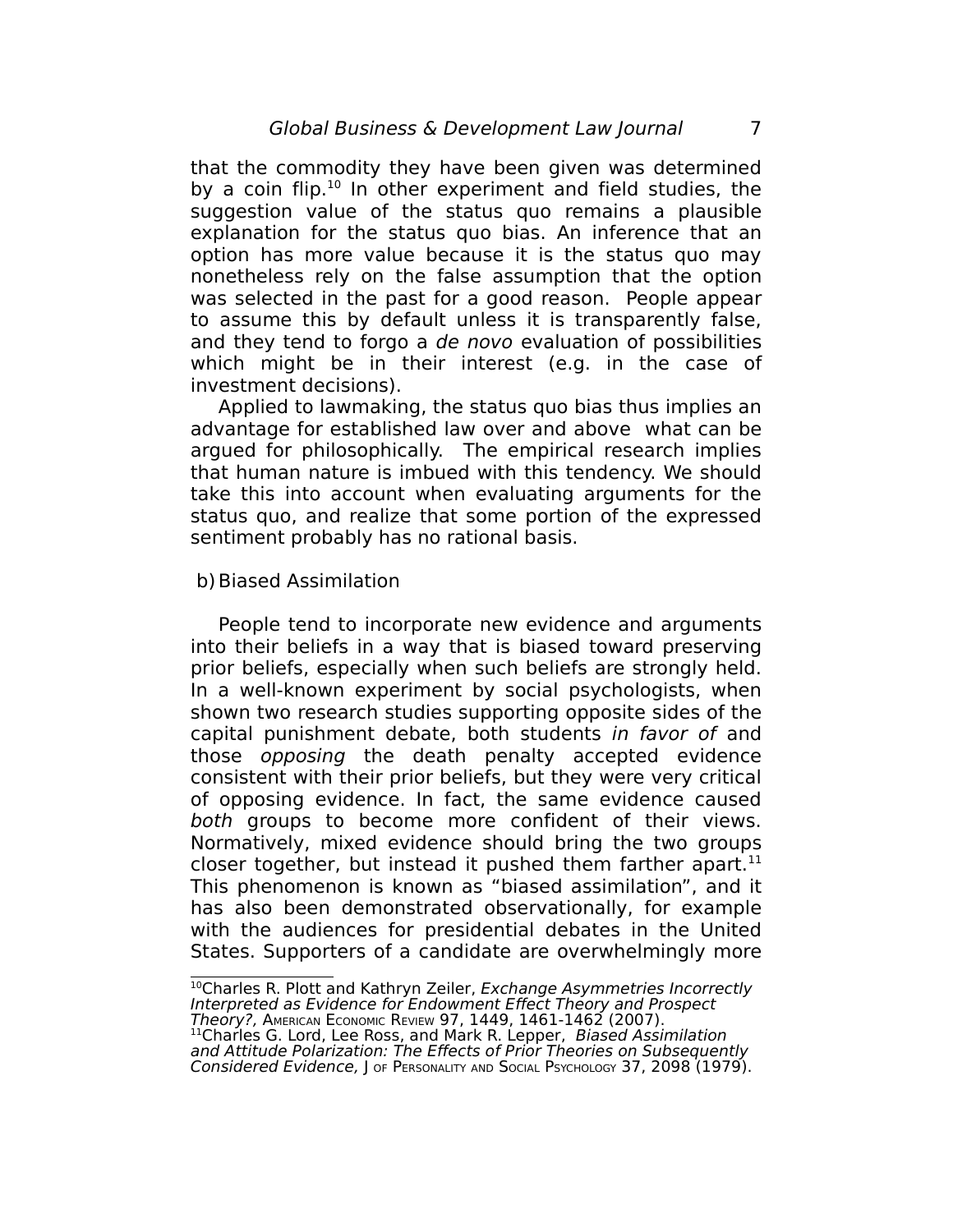likely than opponents to see their favored candidate as having won a debate,<sup>[12](#page-7-0)</sup> and debates tend to strengthen each group's belief in their favored candidate.<sup>[13](#page-7-1)</sup>

The implication of biased assimilation research for lawmaking is that new evidence and arguments are unlikely to have the effect they deserve to have when a principle of law is well established, because those who make law can interpret new evidence so as to preserve the principle when they already believe in it. This would be another bias toward legal conservatism. It might be tempting to argue that judges, at least, can be more neutral than the average person. A follow-up to the death penalty study provides reason to doubt this, however. When people were asked to be "as objective and unbiased as possible", they were just as biased as before. [14](#page-7-2) The facts that (a) appellate judges often vote on opposite sides from one another despite hearing the same arguments, and (b) these differences tend to follow consistent patterns across cases, show that different prior dispositions among judges strongly affect their decisions. The biased assimilation literature implies that most people responsible for making laws are unlikely to approach new questions in a way that is as open to overturning established law as newly available facts might warrant.

# c) Self-Serving Biases in Fairness Judgments

People tend to interpret ambiguities in questions of fairness in ways that benefit themselves. In one experiment, survey takers were given an opportunity to dictate relative payments for their work as survey respondents. When they were told that another participant (an experimental confederate) had to leave early, the

<span id="page-7-0"></span><sup>&</sup>lt;sup>12</sup>Donald R. Kinder and David O. Sears, Public Opinion and Political A*ction, in* Намрвоок ог Sосіац Рѕусно́цо́су, Тні́кр Ерітіо́м (Gardner Lindzey and Elliot Aronson eds., Random House, 1985).

<span id="page-7-1"></span><sup>&</sup>lt;sup>13</sup>Geoffrey D. Munro, Peter H. Ditto, Lisa K. Lockhart, Angela Fagerlin, Mitchell Gready, and Elizabeth Peterson, Biased Assimilation of Sociopolitical Arguments: Evaluating the 1996 U.S. Presidential Debate, BASIC AND APPLIED SOCIAL PSYCHOLOGY 24, 15 (2002).

<span id="page-7-2"></span><sup>&</sup>lt;sup>14</sup>Charles G. Lord, Mark R. Lepper, and Elizabeth Preston, Considering the Opposite: A Corrective Strategy for Social Judgment, J OF PERSONALITY AND SOCIAL PSYCHOLOGY 41, 1231, 1238 (1984). Generally on this topic see David G. Myers, SOCIAL PSYCHOLOGY, NINTH EDITION (McGraw Hill, 2006) at 77-79.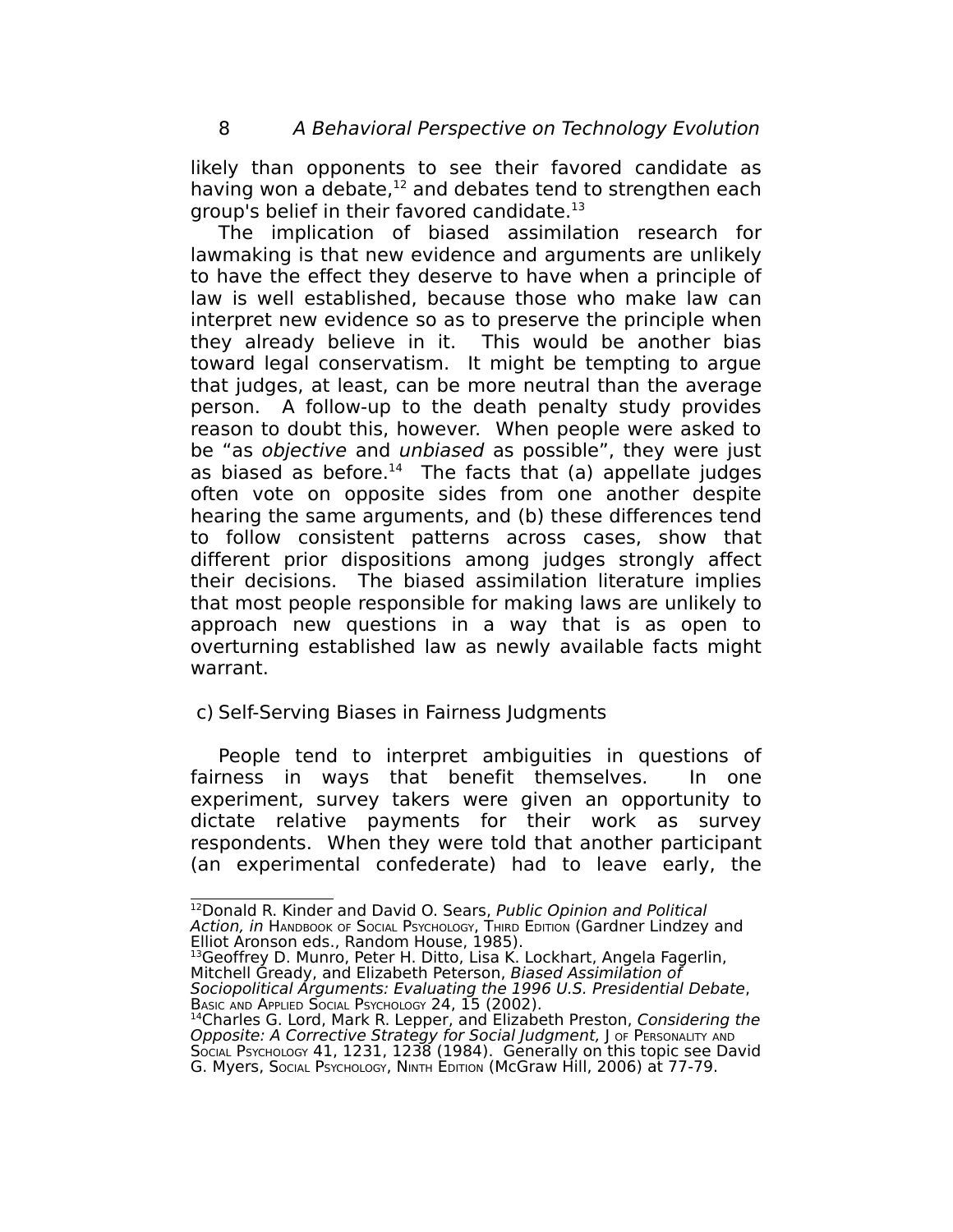survey takers gave themselves more money than the purported fellow participant when they either worked longer or completed more questionnaires. They only allocated money evenly when there was no basis for a different allocation. The fact that people allocate evenly when no fairness argument can be adduced for doing otherwise illustrates a general principle about biases: that they may be largely unconscious. People strive to be fair to others – they just tend to be self-serving when it is not obvious how to be unbiased.<sup>[15](#page-8-0)</sup>

Putting this finding together with the status quo bias implies that people will accept and may even try to justify inequalities favoring themselves that they would not impose de novo. Those who make the law tend to be more advantaged than the average person and to be well-served by existing social practices. The implication for lawmaking is that those who make law will therefore be less likely than a representative sample of the population would be to favor progressive laws, in other words biasing lawmaking toward legal conservatism.

#### d)System Justification and Conservatism

A bias toward established arrangements that benefit oneself might be seen as rational from the point of view of neoclassical economic theory. But the status quo bias experiments discussed supra suggest that support for existing conditions goes beyond mere self-interest. Indeed, John Jost and colleagues have done studies that support a general theory they call "system justification," [16](#page-8-1) which posits that people are strongly biased toward supporting existing social systems - even when they are disadvantaged by them. System justification theory builds on several findings from earlier literature, including "cognitive dissonance" experiments, "tolerance of injustice" among the disadvantaged, and a widespread need to believe in a

<span id="page-8-0"></span><sup>&</sup>lt;sup>15</sup>Eddy van Avermaet, *Equity: A Theoretical and Empirical Analysis* (Doctoral Dissertation, University of California, Santa Barbara, 1974), described in Jonathan Baron, Тнімкімс AND DECIDING, Тнікр Ерітіом (Cambridge

<span id="page-8-1"></span>University Press, 2000) at 425-426.<br><sup>16</sup>John T. Jost and Orsalya Hunyady, *The Psychology of System* 

Justification and the Palliative Function of Ideology, EUROPEAN REV. OF SOCIAL PSYCHOLOGY 13, 111 (2002).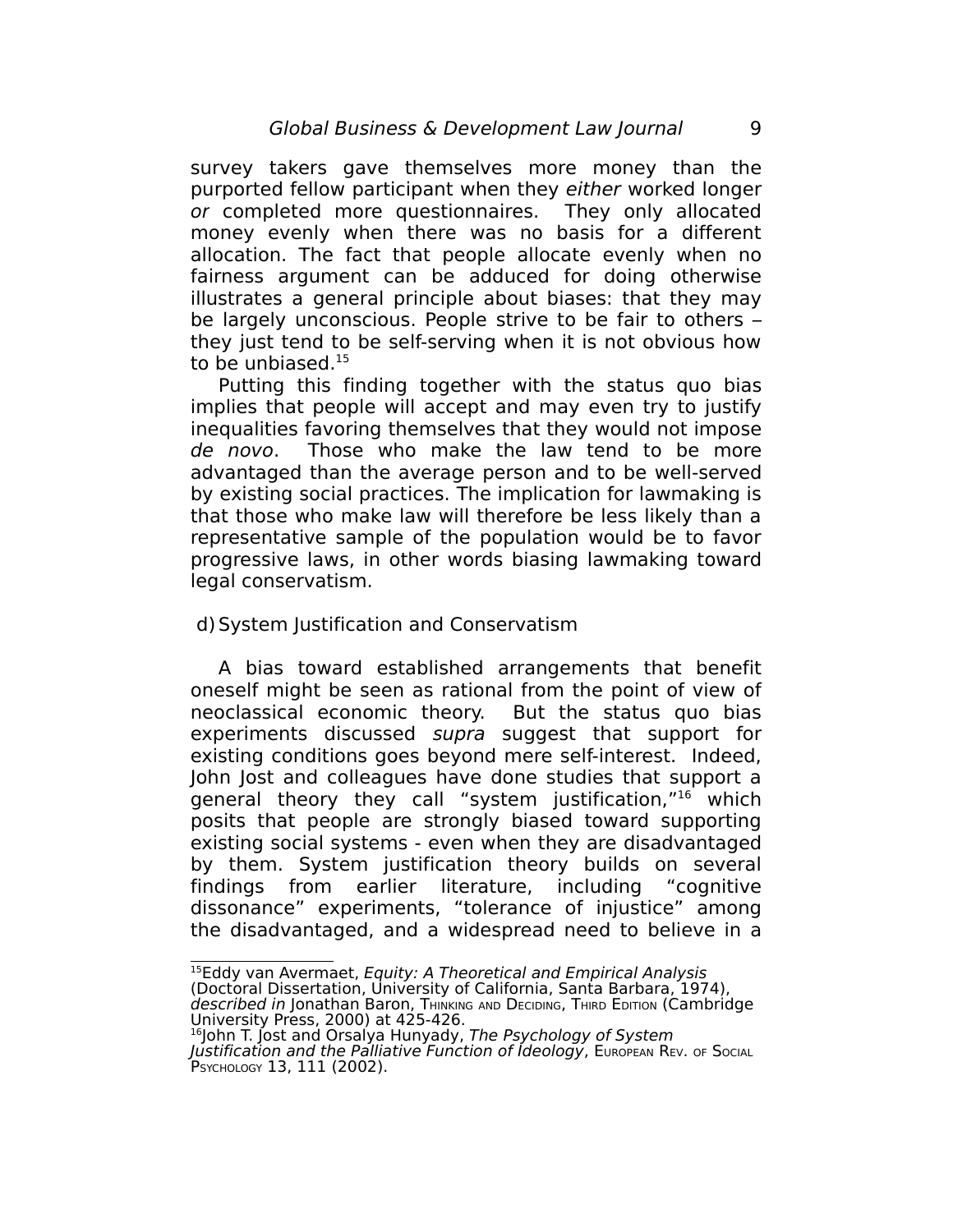"just world" in order to perceive that we control our fate. A number of original predictions from the theory have been confirmed, including that likely events are judged to be more desirable than unlikely events, and that system justification levels are higher in societies with more extreme social and economic inequality.

Jost and colleagues have studied conservative ideology directly as well and found in an international study that individual adherence to conservatism correlates with motivational needs. They write:

"The core ideology of conservatism stresses resistance to change and justification of inequality and is motivated by needs that vary situationally and dispositionally to manage uncertainty and threat."<sup>[17](#page-9-0)</sup>

All of this work implies that there is a general tendency among both advantaged and disadvantaged groups to support existing legal systems, and that personal and situational factors make some people especially prone to this tendency. The tendency to justify existing systems is at least in part a bias, however, because its consequences are often either neutral with respect to, or at odds with, both self-interest and doing what is fairest for everyone. Whenever philosophical arguments are offered for legal conservatism as providing the best overall outcomes for society, we should balance them against system justification tendencies which people exhibit even when an existing system has no advantages for oneself or for others.

# e) The Iron Law of Oligarchy

The sociologist Robert Michels coined the phrase "iron law of oligarchy" to describe a phenomenon he observed in organizations, such as political parties, which are structured to make decisions. The iron law claims that all such organizations, regardless of how democratic (or, for that matter, autocratic) they are at their beginning, eventually become oligarchies: dominated by a small elite.<sup>[18](#page-9-1)</sup> Although

<span id="page-9-0"></span><sup>&</sup>lt;sup>17</sup>John T. Jost, Jack Glaser, Arie W. Kruglanski, and Frank J. Sulloway, Political Conservatism as Motivated Social Cognition, PSYCHOLOGICAL BULLETIN 129, 339 (2003).

<span id="page-9-1"></span><sup>18</sup>Robert Michels-, POLITICAL PARTIES: A SOCIOLOGICAL STUDY OF THE OLIGARCHICAL TENDENCIES O<sup>F</sup> MODERN DEMOCRACY (Eden and Cedar Paul, translators., Hearst's International Library Company, 1915).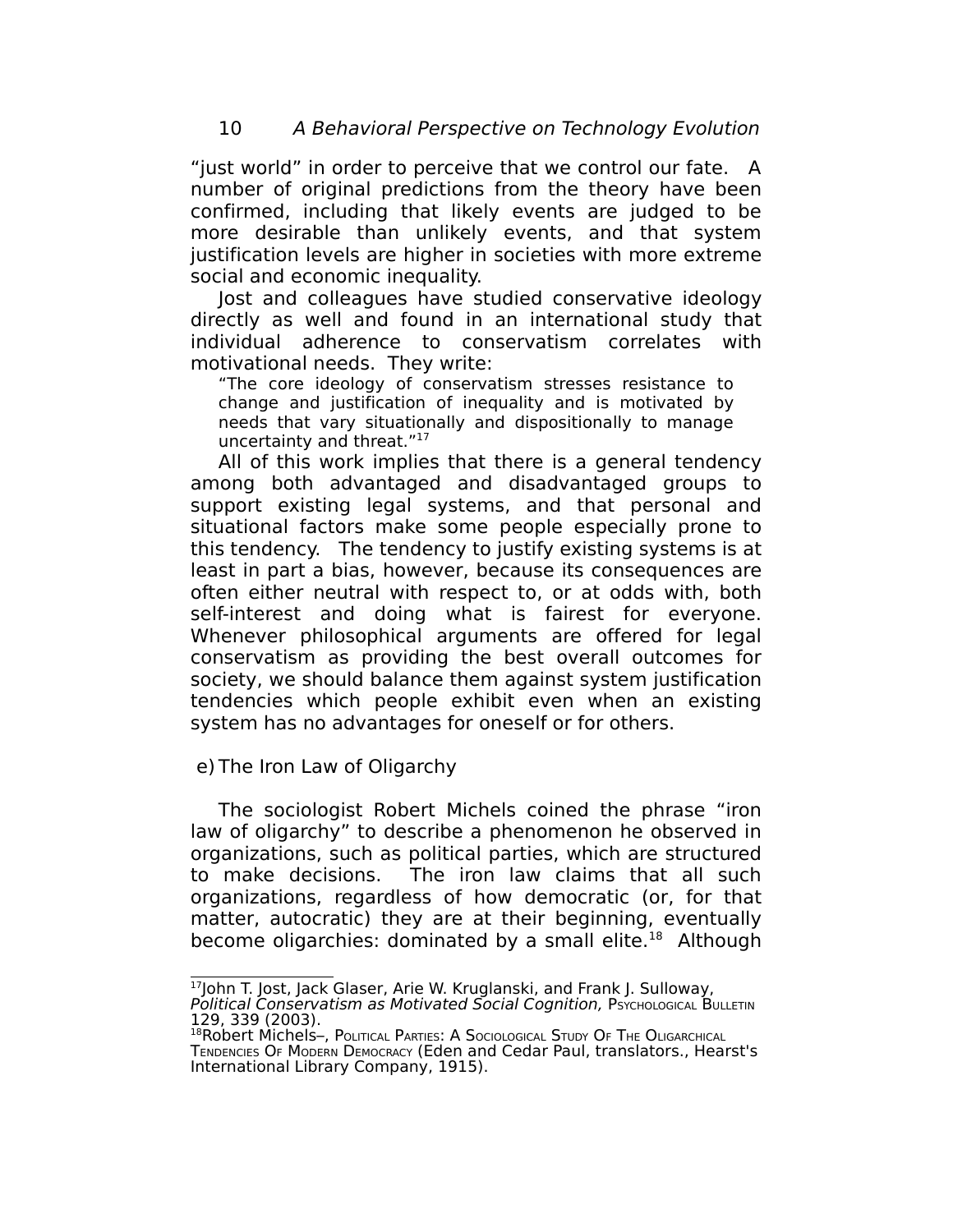the "iron" nature of Michels' law has been plausibly challenged,<sup>[19](#page-10-0)</sup> the mechanisms of coalescing power that Michels and later adherents put forward to explain the empirical observations on which it was based give it plausibility as a general tendency. Especially when an organization is large, or grows to be large in population, resources, responsibilities, or power, bureaucratic structure and specialization have some efficiency advantages in the face of barriers to mass participation. When combined with human psychological tendencies toward self-preservation, enjoyment of power and privilege, promoting like underlings, system justification, and identification of followers with their leaders, these efficiency advantages are often invoked to favor hierarchical forms that are mirrored by social status.

The mechanisms of oligarchy formation and maintenance are important, because most forms of organization that are typically proposed for governance give these mechanisms a strong foothold. In a well-studied, conscious attempt to avoid Michels' law, for instance, the German Green Party in the 1980s adopted a loose structure without regular office holders and with strong rights for party members to participate in decisions. As it grew in power, however, it took on a more oligarchic form in order to organize effectively and win national offices.<sup>[20](#page-10-1)</sup> Oligarchy can emerge as a response to the exigencies of the world in which an organization is embedded, for example the need to compete for political power in a large nation-state. The persistence of the oligarchic tendency, while not, as Michels seemed to believe, strictly impossible to overcome, nonetheless suggests an additional source of bias toward legal conservatism. Law tends to be made and decided upon by organizations that are prone to oligarchy, and is often set up as such from the beginning. To the extent that legal elites share the interests of other elites, and work in entrenched

<span id="page-10-0"></span> $19$ See Kim Voss and Rachel Sherman, Breaking the Iron Law of Oligarchy: Union Revitalization in the American Labor Movement, AMERICAN J OF Sociology 106, 303 (2000); Julie Fisher, *Is the Iron Law of Oligarchy* Rusting Away in the Third World?, WORLD DEVELOPMENT 22, 129 (1994). <sup>20</sup>See Frieder Otto Wolf, Whatever Happened to the German Greens?, RED

<span id="page-10-1"></span>PEPPER, (August 2003), available online at http://www.redpepper.org.uk/article93.html; Charles Lees, THE RED-GREEN COALITION I<sup>N</sup> GERMANY: POLITICS, PERSONALITYS, AND POWER (Manchester University Press, 2001).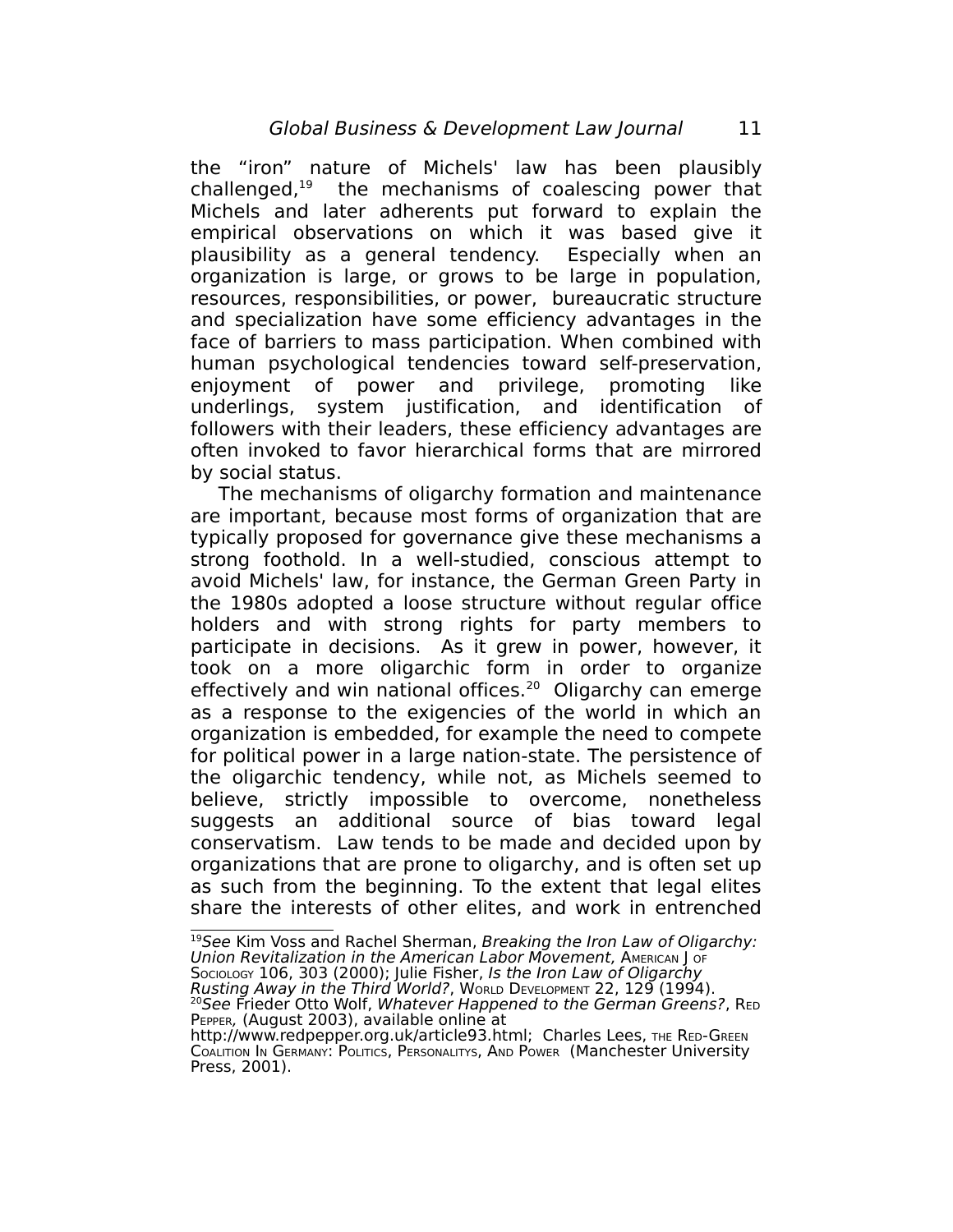structures, law itself will tend to have inertia and will tend to favor established interests.

## ii. Technology and Lawmaking

New technologies can often be disruptive, threatening those who are benefited by existing practices. The Internet, for example, has been widely pointed to as a disruptive technology, reducing the reach of businesses such as compact discs, print periodicals, 976 phone services, and network television. In such cases, technology pushes in the opposite direction from legal conservatism. While legal conservatism favors existing arrangements, disruptive technology undermines them. Thus, the behavioral tendencies described supra favor a legal philosophy that is at odds with one of the main features of contemporary life in the United States and elsewhere: technological change that undermines existing practices.

A partial consequence of this tension is what has been called the "losers' paradox:" lawmakers tend to support industries whose business models have been disrupted by a new technology, because these "losers" focus their accumulated resources and relationships with government on lobbying for laws that protect them against this disruption.<sup>21</sup> The institutional manifestations of legal conservatism (the persistence of laws, precedent, capture, and the like) give these actors many advantages in steering the law toward their interests. In a system such as that in the United States, where wealth can buy lobbying power, the process might be thought of as a positive feedback cycle: law benefits established interests, who put some of their gains back into the shaping of law to give them more advantages. The presence of new technology alternatives may or may not provide enough negative feedback to neutralize the advantage of incumbents, who may either succumb to a disruptive technology or successfully prevent its widespread adoption through law or market power.

Disruptive technologies can result in substantial

<span id="page-11-0"></span><sup>&</sup>lt;sup>21</sup>See Richard E. Baldwin and Frédéric Robert-Nicoud, Entry and Asymmetric Lobbying: Why Governments Pick Losers, J O<sup>F</sup> THE EUROPEAN Economic Association 5, 1064 (2007). See also Lawrence Lessig's blog post and discussion at http://lessig.org/blog/2004/08/the\_losers\_paradox.html (last visited March 15, 2008).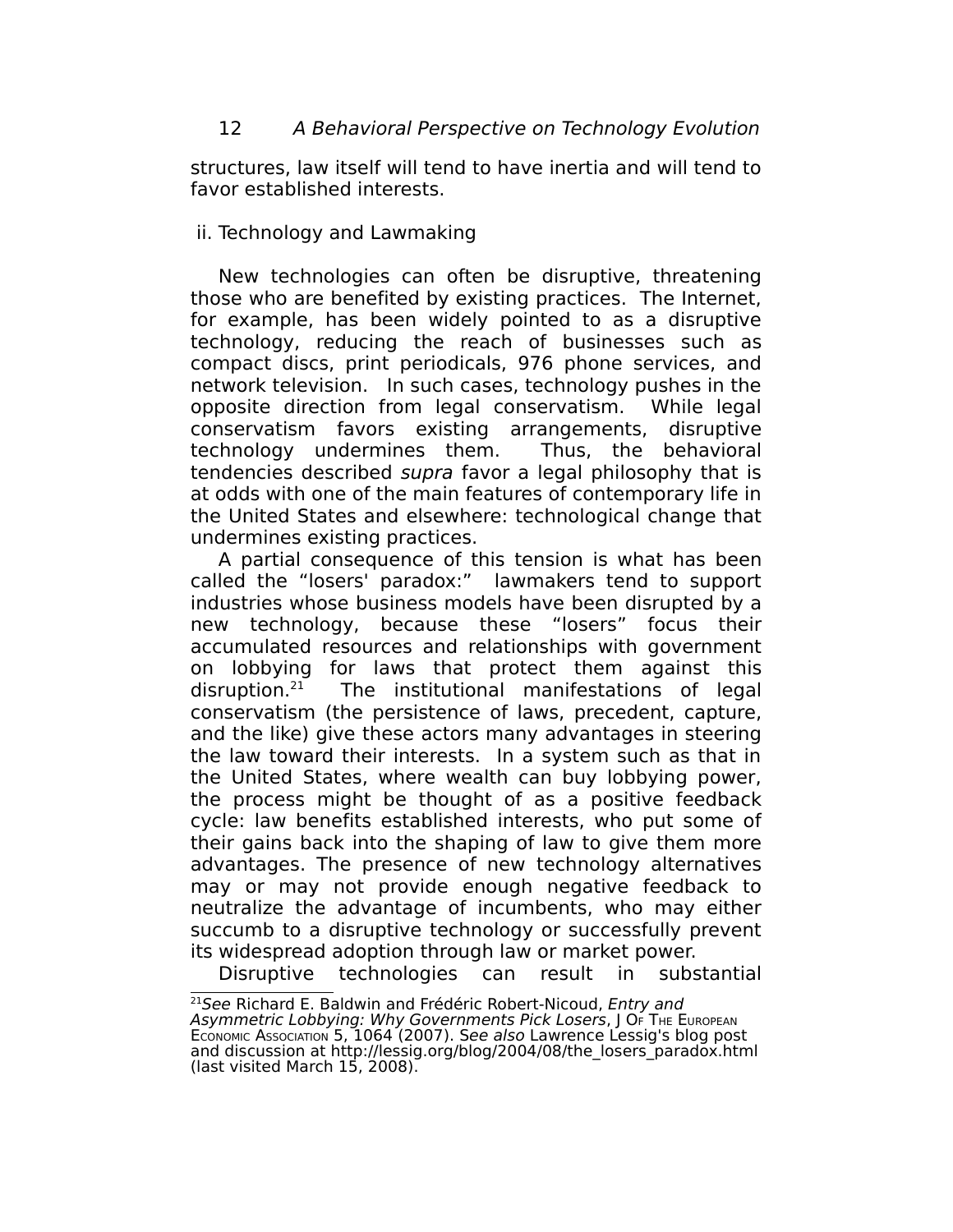improvements in social welfare: for example, vastly more people having access to information, entertainment, and capabilities to affect the world. Thus, if we ground lawmaking in legal conservatism, we may be interfering with such improvements.<sup>[22](#page-12-0)</sup> If legal conservatism is partly based on psychological biases away from what is normatively rational, then we have an additional reason to question it. Thus, both the likelihood of technological change and the findings of behavioral research encourage us to question legal conservatism and its manifestations.

### B. Legal Concepts and Incremental Refinement

While the process of lawmaking is characterized by legal conservatism, the application of law to particular cases is characterized by incremental refinement of concepts and rules. The law in the United States is based on rules from common law, the Constitution, statutes, and regulations. And concepts are refined over time through their application to cases. The advantage of this is that the law is codified: actors can predict with some accuracy whether a contemplated action is legal, based on written rules and how they have been interpreted in the past. This way of applying law can be at odds with both utilitarianism and democracy, however. A utilitarian decision is just the one that produces the best outcome in a particular situation, rendering legal rules unnecessary. [23](#page-12-1) And a democratic decision usually just depends on the judgments of the voters, who do not need to agree on (or even to know about) legal rules in order to vote, and who might collectively prefer an outcome at odds with preexisting rules. $24$ 

Of course, having rules might be preferred under both

<span id="page-12-0"></span><sup>&</sup>lt;sup>22</sup> Improvements in aggregate welfare can made into Pareto improvements, in which no one is made worse off, through Kaldor-Hicks compensation of the "losers". But in practice this seldom happens, and can be difficult to justify when it requires nullifying all of the future gains on which incumbents had been counting. See Joe B. Stevens, THE ECONOMICS OF COLLECTIVE CHOICE 47-50, 71 (Westview Press, 1993). <sup>23</sup>Jonathan Baron, Moral Heuristics and Biases (Society for Judgment and Decision Making, Presidential Address, November 19, 2007), slides available at http://finzi.psych.upenn.edu/~baron/talks/sjdm.htm (last visited March 1, 2008).

<span id="page-12-2"></span><span id="page-12-1"></span><sup>&</sup>lt;sup>24</sup>See Ian Shapiro,, DEMOCRATIC JUSTICE, Yale University Press (1999).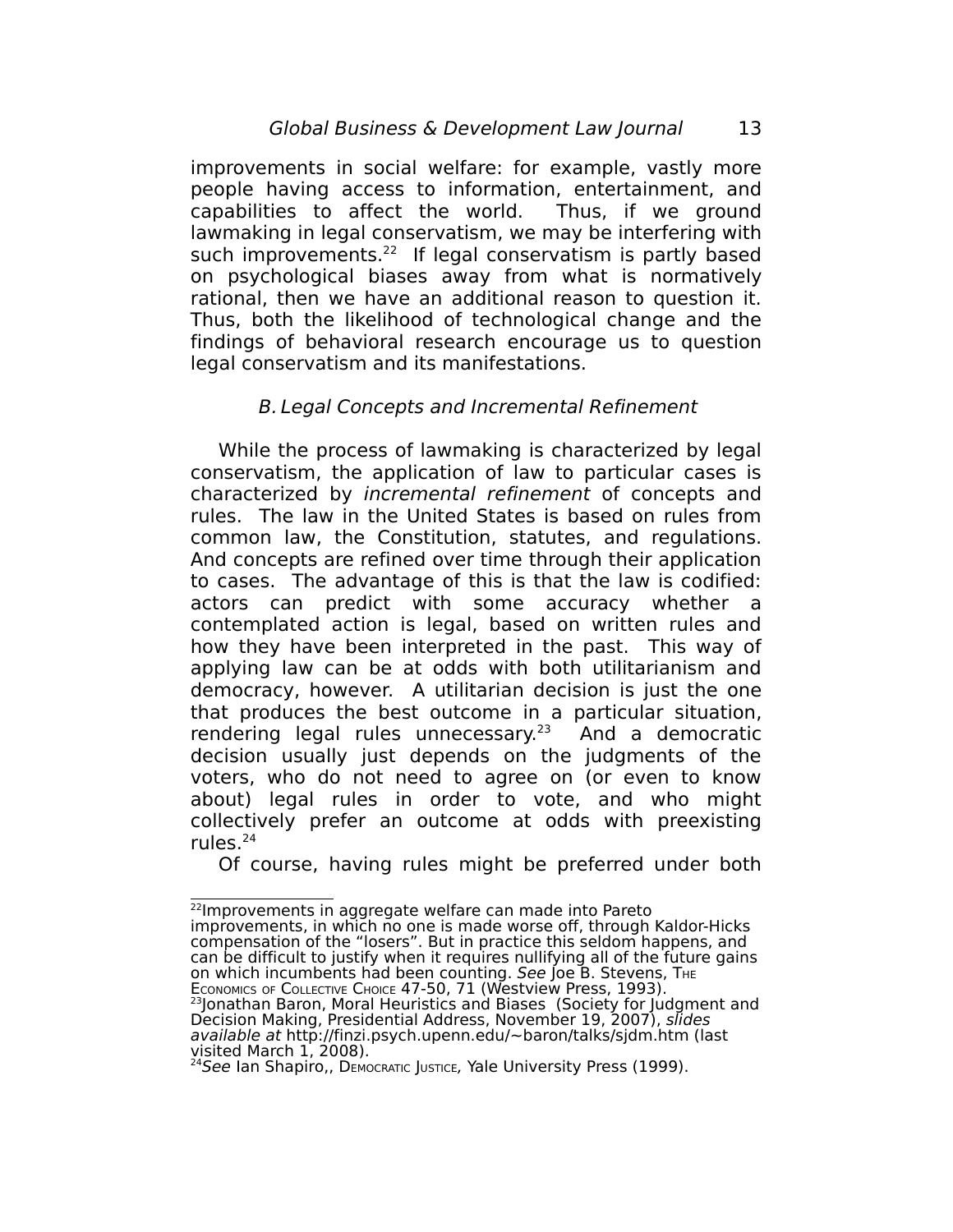utilitarian and democratic decision making, but incremental refinement - a process that begins with rules and concepts, and then defines what these mean as cases arise - is not the only way to develop legal principles that can be widely understood in advance of contemplated actions. Incremental refinement is a top-down process, in which preexisting rules are presumed to cover novel cases that were not anticipated when the rules were developed. An alternative would be to write rules only after cases have arisen, and to seek consistency across cases that are clearly similar. Rules would then be well defined and known for familiar actions, but truly novel actions, such as downloading or uploading a music file on the Internet right after the technology became available, would have no law associated with them. Whether an action was novel would, of course, be up for dispute, but the question of novelty would be a decision point, rather than being assumed away as a consequence of legal practice. New rules and concepts would have to be written before any law could be applied to novel cases. We might call this more bottom-up approach incremental synthesis in order to distinguish it from incremental refinement.

i. Behavioral Research and Legal Concepts

Just as human psychology biases lawmaking toward legal conservatism, our psychology leads us to apply legal concepts through incremental refinement, rather than through incremental synthesis. The development of legal concepts therefore recapitulates the development of concept understanding in individual humans, which is characterized by two phenomena that are particularly relevant in discussing the law: progressive differentiation and over-generalization.

# a) Progressive Differentiation of Concepts

Research has shown that, from an early age, children learn concepts through progressive differentiation - first learning general distinctions between objects such as animate-inanimate, then learning about different kinds of objects within each category, descending down a hierarchy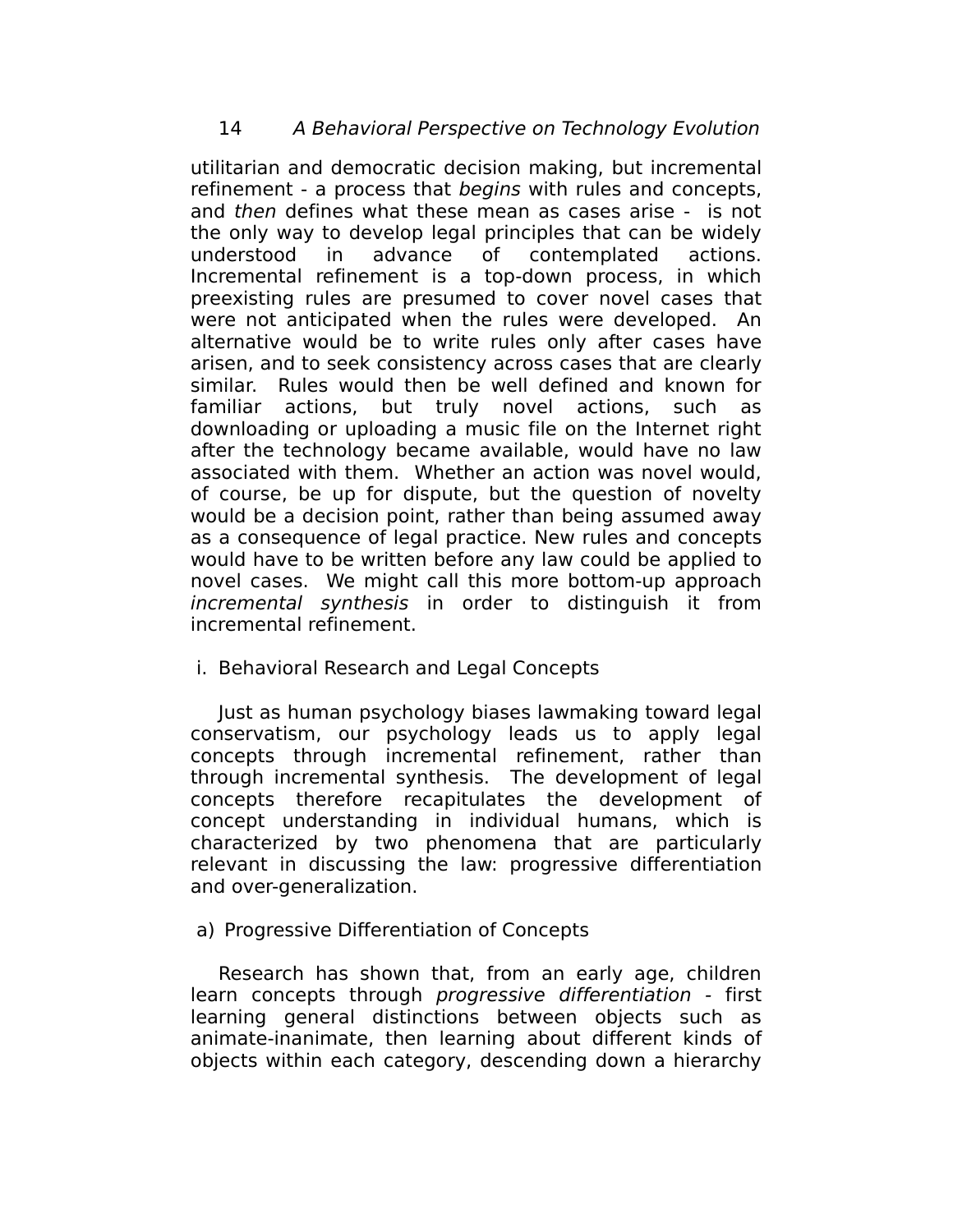of more specialized concepts. For example, the child learns "bird" before "robin" or "canary."

This mirrors the process of incremental refinement in the institutional development of legal concepts. The concept of "murder" has been refined into different "degrees", been distinguished from "manslaughter", etc., over time. This seems so natural that it is hard to imagine how it could be otherwise, and indeed the psychological evidence suggests that we refine legal concepts incrementally because this matches the way we learn concepts as individuals. But progressive differentiation in human conceptual development appears to be a consequence of the way our brains evolved, to do computations in a way that favors mapping perceptual data onto more and more refined concepts as we acquire experience. [25](#page-14-0) The brain exhibits hysteresis – it has evolved not as an optimal design for every task it may face in the modern world, but rather as a path-dependent series of structural changes selected for at different times and in different environments.<sup>[26](#page-14-1)</sup> In other computational architectures that we might imagine, concept development could proceed very differently, in particular via what I have called incremental synthesis. In this hypothetical world, a child with such an alternatively styled brain might learn first to recognize robins, and upon encountering her first canary might then not apply any concept to the canary, instead recognizing that it is a novel object, and then construct a new superordinate category "bird" which would represent the common features of robins and canaries.

b) Overgeneralization

Related to progressive differentiation is the phenomenon in human conceptual development known as

<span id="page-14-0"></span><sup>&</sup>lt;sup>25</sup>Timothy T. Rogers and James L. McClelland, A Parallel Distributed Processing Approach to Semantic Cognition: Applications to Conceptual Development, in BUILDING OBJECT CATEGORIES IN DEVELOPMENTAL TIME, chapter 14 (Lisa Gershkoff-Stowe and David H. Rakison, eds., Laurence Erlbaum Associates, 2005), available at

http://www.cnbc.cmu.edu/~jlm/papers/RogersMcCIPSympChap.pdf (last visited March 2, 2008).

<span id="page-14-1"></span><sup>&</sup>lt;sup>26</sup>See Salvatore Rizzello, Knowledge as a Path Dependent Process, J or BIOECONOMICS 6, 255, 266-267 (2004); Herbert A. Simon, Rationality as Process and as Product of Thought, American Economic Rev. 68, 1 (1978).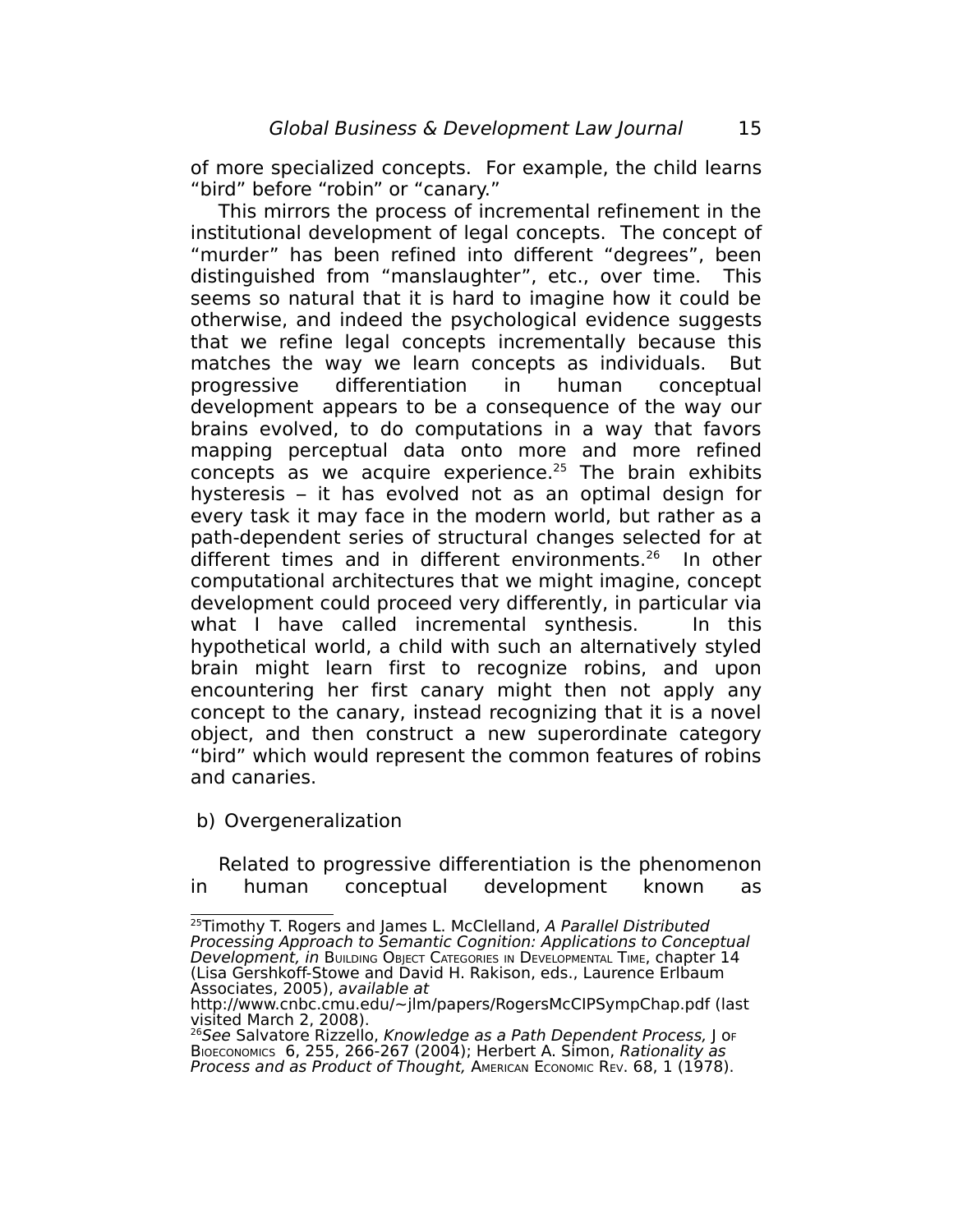overgeneralization. This occurs when a child assumes that new instances of a category will have the features that past learned instances of the category have had. For example, the child might infer, falsely, that all animals have legs. As the concept space is differentiated and the child learns about animals, such as snakes, that do not have legs, this rule falls away for the newly learned categories of animals, although having legs lingers as a prototypical feature of animals.

Overgeneralization in the law follows as a consequence of the incremental refinement of legal concepts. Rules are based on concepts, such as "property", and the rules that apply to a concept are based on features which familiar instances of the concept share. If the concept of "property" is based initially only on tangible property, then it will be built into the concept of "property" that it cannot be given to someone else without losing its use for oneself. This feature might then have many consequences for rules about property that would be inappropriate for "intellectual property".

# ii. Technology and Concept Evolution

Technological change can disrupt our understanding of concepts, just as it disrupts established social arrangements and business models. This is partly because technology produces concepts that are novel at the time the technology is first introduced. The name for a novel concept may be familiar ("tag", "file"...) or unfamiliar ("wiki", "blog"...). And of course it will usually be an instance of some higher level concept that is already familiar and is happily recognized as such ("communication", "text"...). But the novel concept may fail to share crucial features with previous instances of a familiar concept which people attempt to apply to it. A 45 RPM single and an MP3 file are both instances of recorded music. But if the rules developed for recorded music assume features, such as the requirement to expend raw materials and labor in order to produce another copy, that are present in the familiar instance (the vinyl record) but not in the novel one (the digital MP3 file), then it may be inappropriate to apply these rules to the novel case.<sup>[27](#page-15-0)</sup>

<span id="page-15-0"></span><sup>&</sup>lt;sup>27</sup>See Lawrence Lessig, FREE CULTURE (Penguin Press, 2004) at 183-207,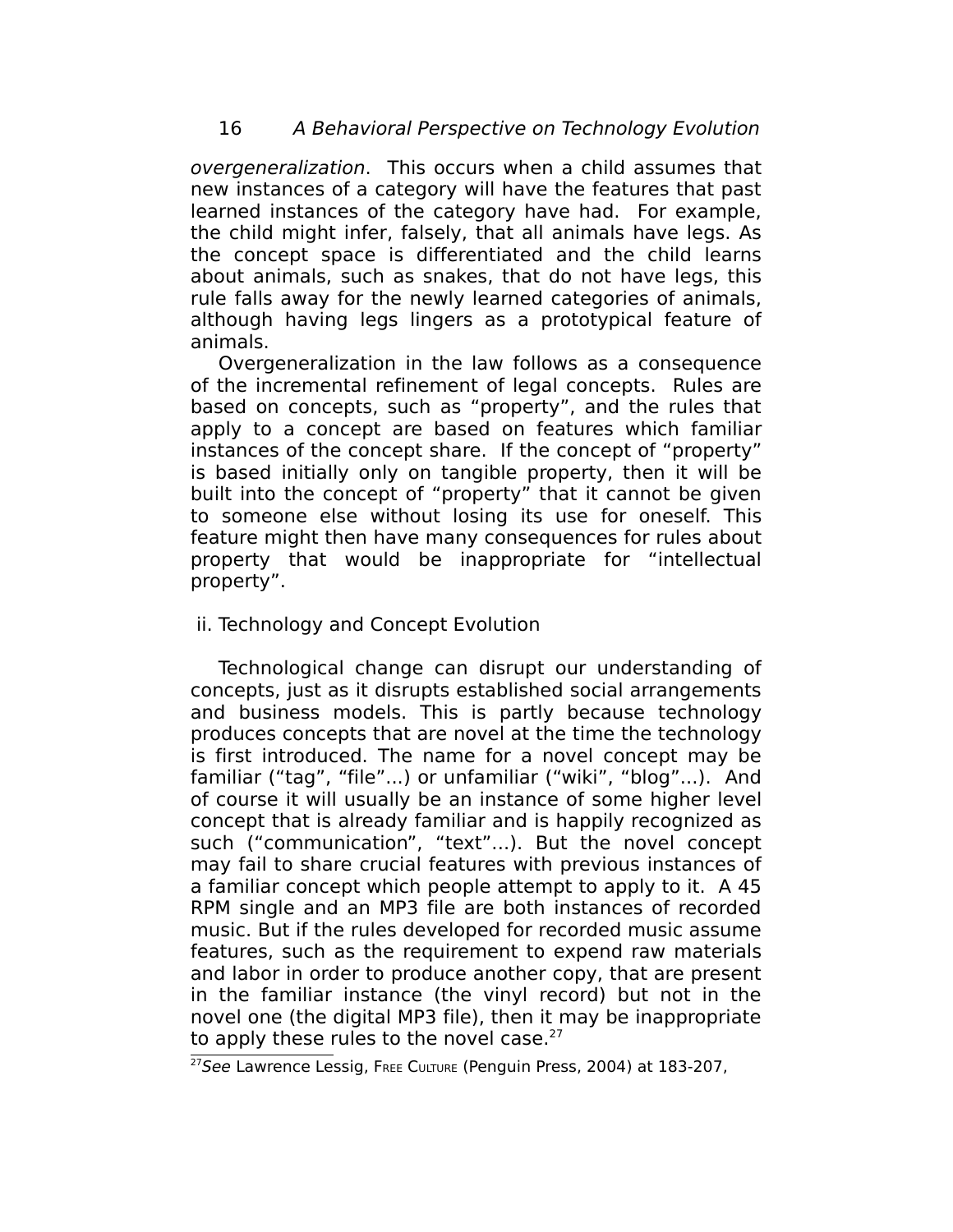The characteristics of concept evolution stemming from technological change suggest that an incremental synthesis model for developing law around new technology makes more sense than an incremental refinement model. This is true because, and to the extent that, technology creates novel concepts. When a concept is novel, this does not mean that no higher level concept can be applied to it, but it does mean that attempts to project features of a preexisting concept onto the novel case may fail and produce overgeneralization. Thus, technology pushes us toward a different model for legal concept development from the one that our psychology naturally suggests, and, as before, the fact that our behavioral tendency represents one way to do things, and not necessarily the best way, calls its application to the law into question. As an alternative, we might embrace the incremental synthesis model. Rather than assuming that familiar concepts and principles must apply to unanticipated situations, we could wait until we have enough experience with novel actions to know how we should classify them and what the rules should be.

## III. SIMPLE NONRIVAL GOODS

We are now ready to begin applying the behavioral and technological principles discussed in section II to substantive legal issues, which will end in an analysis of domain name regulation. Let us begin with an analysis of the superordinate class of goods to which the relevant principles will apply, namely what I will call simple nonrival goods.

# A. Nonrival Goods, Excludability, and Public Goods

A good is anything that has positive utility.<sup>[28](#page-16-0)</sup> Thus, at least some people would prefer having the good to not having it. The good is *rival* if one person's use of the good interferes with another's. Rival goods are assumed to have positive economic value, because people prefer to be able to use the good and not to be interfered with while doing so.

available at http://www.free-culture.cc/freecontent/ (last visited March 1, 2008).<br><sup>28</sup>lt is often distinguished from a *bad*, something with negative utility.

<span id="page-16-0"></span>See David W. Pearce, ed., The DICTIONARY OF MODERN ECONOMICS 177 (MIT Press, 1983).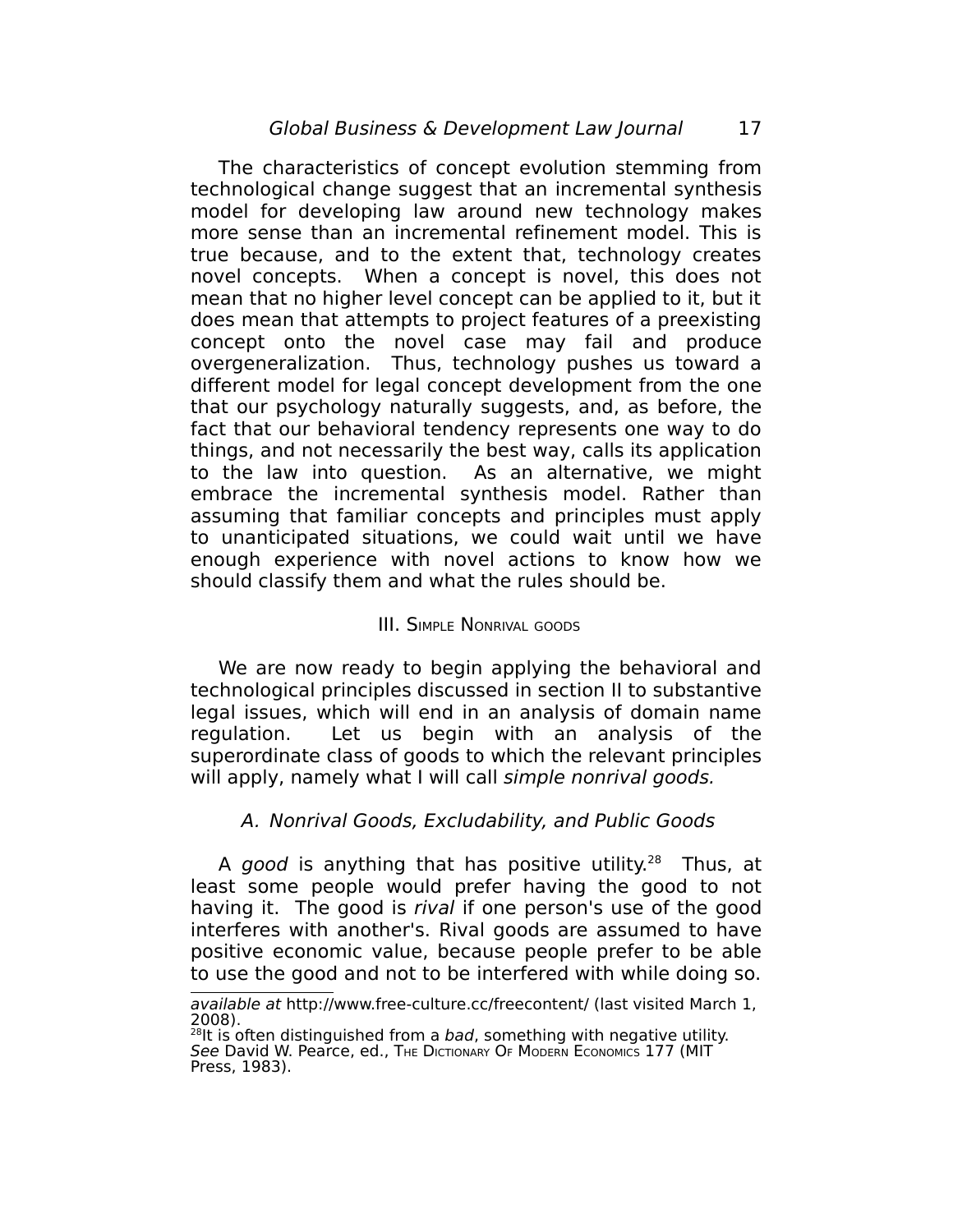A nonrival good is a good whose use by one person does not interfere with another's use of it. A nonrival good can acquire economic value if use of it can be externally controlled, and in this case we say the good is excludable. A good that is both nonrival and nonexcludable is called a public good, and it is assumed that no one will pay money to use it, since access to the good is not limited. A television signal is an example of a nonrival but excludable good. One person's use of the signal does not interfere with another's, but the signal can be scrambled so that one must purchase a device or service in order to decode the signal.<sup>[29](#page-17-0)</sup>

Excludability is a slippery concept, because any good can be made excludable through sufficiently heavy handed means. Use of the good can be made contingent on payment of a fee, for example, and those who use the good without paying the fee could be punished, with or without the aid of the law. Thus, the excludability of any good is up for discussion by lawmakers. $30$  But we can distinguish between excludability which depends on law (e.g., through license fees) and that which does not (e.g., scrambling a broadcast signal), and call anything that is nonrival and nonexcludable without legal enforcement a natural public good.

# B. Simple Goods

I am going to define "simple goods" (a neologism) as those which do not require creative production. A tree found in nature, an undeveloped plot of land, and the air we breathe are all clearly examples of simple goods. But we could extend the definition to include many artificial objects whose production does not require creative labor on the part of any named producer. An ordinary cup of coffee and a piece of standard rope, for example, would qualify. Whoever invented these goods has long since died, and knowledge of how to make them is quite common.

I define goods as simple not to denigrate them, but to mark them out as goods for which claims of intellectual

<span id="page-17-0"></span><sup>&</sup>lt;sup>29</sup>STEVENS supra note 22 at 59-60.

<span id="page-17-1"></span><sup>&</sup>lt;sup>30</sup>ld. at 360-361. The same can be said for rivalness as well.

Governments may make a naturally rival good such as bread effectively nonrival by providing all of the good that everyone needs for free.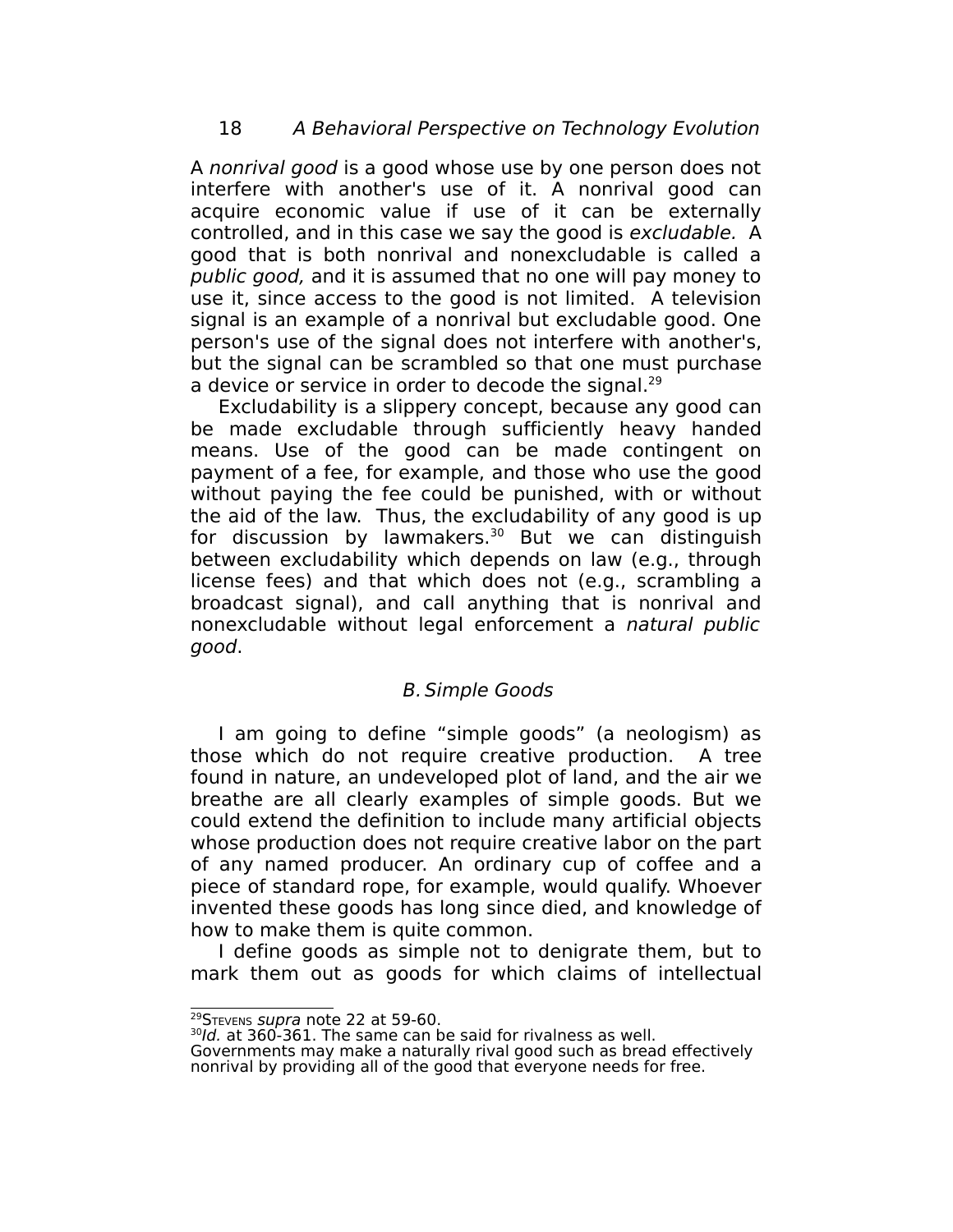property cannot plausibly be made.

### C. Simple Nonrival Goods: Examples

Examples of simple nonrival goods include electromagnetic frequencies and most familiar, individual words. Both are very useful, of course. Frequencies can be used for telecommunication (e.g. radio, TV), visual designs (colors), and other applications (microwave ovens, x-ray scans). And words are obviously necessary for the way humans communicate. The claim that broadcast frequencies, in particular, are nonrival has only become possible recently and is still contentious. Whereas traditional broadcasting has taken place on set frequencies, and nearby users of those same frequencies can create signal interference, advances in technology have made possible the sharing of frequencies by arbitrary numbers of people using devices appropriately equipped to differentiate signals being carried on the same frequencies.  $31$ 

Most familiar words are obviously simple goods in the sense that we do not know who coined them and they are commonly known. They are also generally nonrival, because one person's use of a word in a sentence does not interfere with someone else's use of it. While there are examples of words that do not fit the simple nonrival goods definition (e.g. "kleenex," "compunicating"), the point is just that many words do fit the definition.

# D.Observations about Simple Nonrival Goods

The point of defining a class of simple nonrival goods is, I argue, that goods in this category share a common set of characteristics with regard to property and rights assignments. The justification usually offered in legal theory for granting property rights is based on rival goods: property rights avoid the tragedy of the commons, in which people's uses of a rival good interfere with each other, but the individuals have an incentive to use as much as they can

<span id="page-18-0"></span><sup>&</sup>lt;sup>31</sup>See Yochai Benkler, Some Economics of Wireless Communications, HARVARD J OF LAW & TECHNOLOGY 16, 25, 38-47 (2002), available at http://jolt.law.harvard.edu/articles/pdf/v16/16HarvJLTech025.pdf (last visited March 2, 2008).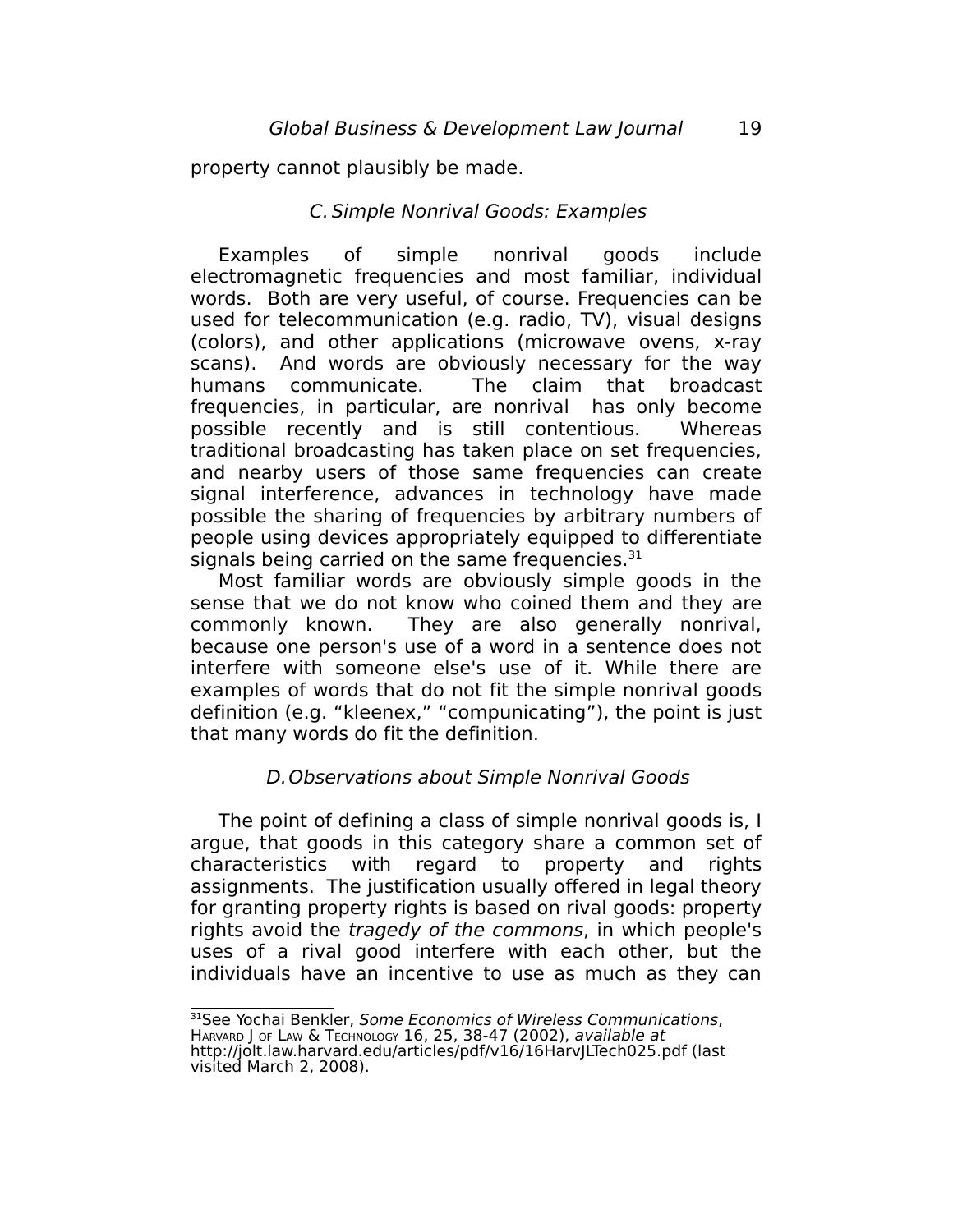rather than restricting their use for the good of everyone.<sup>[32](#page-19-0)</sup> This justification does not apply to most cases of intellectual property, however, because the underlying good is nonrival. In the case of patents this has always been the case. An idea can be used by someone without their use interfering with another's use of it.

For copyrighted works, the nonrival nature of information has only recently become so apparent, since an Internet user can send her friend a digital file and still retain that file on her own computer. Nonetheless, the concept of intellectual property from the beginning was based on rewarding and incentivizing creative production. Simple nonrival goods do not require creativity in their production, and there is no tragedy of the commons associated with them, so both of the standard arguments for propertization fail to apply to simple nonrival goods. $33$ 

Nonetheless, property and other exclusive rights are sometimes granted for simple nonrival goods. One example appears to be naturally occurring genes in the human genome, which can now be patented, supposedly because granting patent rights to genes incentivizes research and development into their use for improving human outcomes.[34](#page-19-2) Another example is the continued exclusive licensing of spectrum frequencies, despite the fact that technology appears to have made arguments based on interference obsolete. As Yochai Benkler has pointed out, granting exclusive rights to use frequencies creates a tragedy of the anticommons in which it becomes practically impossible to pull together the necessary resources for a common purpose, for example, creating wide band spectrum for mesh networks and cognitive radios. Rights holders demand payment for use of their frequencies, and the transaction costs and fees required can make projects

<span id="page-19-2"></span><sup>34</sup>Kyle Jensen and Fiona Murray, Intellectual Property Landscape of the Human Genome, SCIENCE 310, 239 (2005), available at

<span id="page-19-0"></span> $32$ The tragedy of the commons justification for property goes back at least to Aristotle, POLITICS (Benjamin Jowett, tr., 350 B.C.E.) at 2-5, available at http://classics.mit.edu/Aristotle/politics.2.two.html (last visited March 1, 2008). See also Garrett Hardin, The Tragedy of the Commons, SCIENCE 162, 1243-1248 (1968).

<span id="page-19-1"></span><sup>&</sup>lt;sup>33</sup>See Mark A. Lemley, Property, Intellectual Property, and Free Riding, TEXAS L REV. 83, 1031, 1051 (2005).

http://www.sciencemag.org/cgi/content/summary/310/5746/239 (last visited March 2, 2008).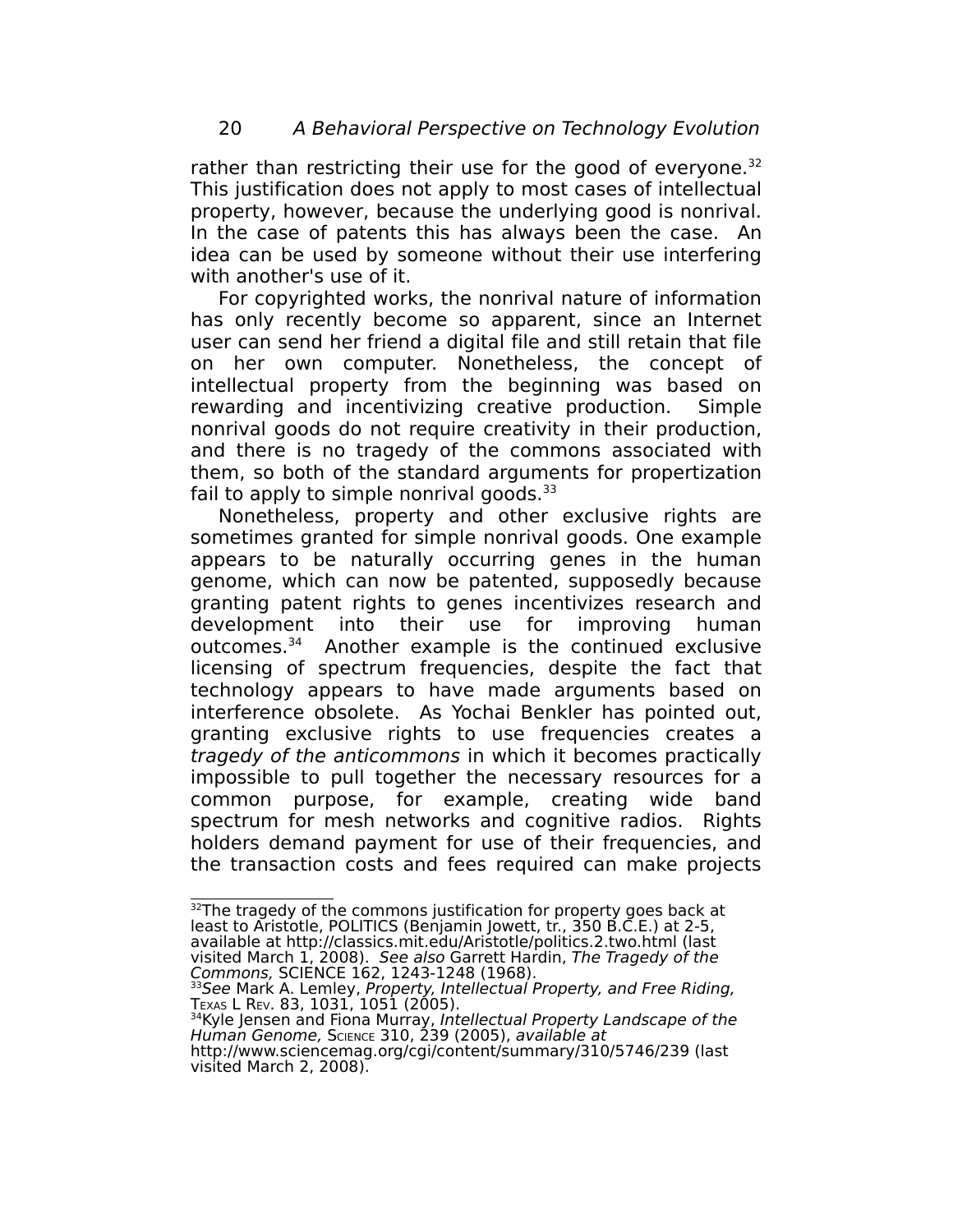that depend on multiple frequencies uneconomical.<sup>[35](#page-20-0)</sup>

A further observation about the economics of simple nonrival goods is that if an exclusive right to such a good is granted, then it can be tremendously valuable. Value is not determined by creativity. "Travel.com" was a very valuable domain name from the beginning, but is not very creative compared to "Travelocity.com", although the latter would have been less valuable before the company by that name had been started.

### E. Loss Aversion and Rights Assignment

The most frequently cited theoretical contribution by psychologists to economics is prospect theory, a key component of which is the empirical phenomenon known as loss aversion. Simply stated, loss aversion is the finding that for most people in most choice situations, perceived losses loom larger than perceived gains. This can be illustrated through decisions which involve losses and gains on different dimensions of comparison. In one experiment, participants were divided at random into two groups. The "dinner group" received one free dinner at a restaurant and a monthly calendar from their university. The "photo group" received a professional photo portrait plus the same monthly calendar as the dinner group. Participants in the two groups were then asked whether they would like to keep their gift, or trade it for either (a) two free dinners at the restaurant or (b) a professional photo portrait plus five smaller photo prints. Only 11% of participants kept their original gift, and in both groups a majority chose to trade for the gift that was better on the distinguishing dimension (81% of the dinner group chose a and 52% of the photo group chose b). This illustrates that people, when they do opt out of the status quo, prefer to avoid losing what they already have.<sup>[36](#page-20-1)</sup>

i. Variables Affecting Loss Aversion

<span id="page-20-0"></span> $^{35}$ B $_{\rm ENKLER}$  supra note 31 at 63. .

<span id="page-20-1"></span><sup>&</sup>lt;sup>36</sup>Amos Tversky and Daniel Kahneman, Loss Aversion in Riskless Choice: A Reference-Dependent Model, QUARTERLY J OF ECONOMICS 106, 1039-1061 (1991).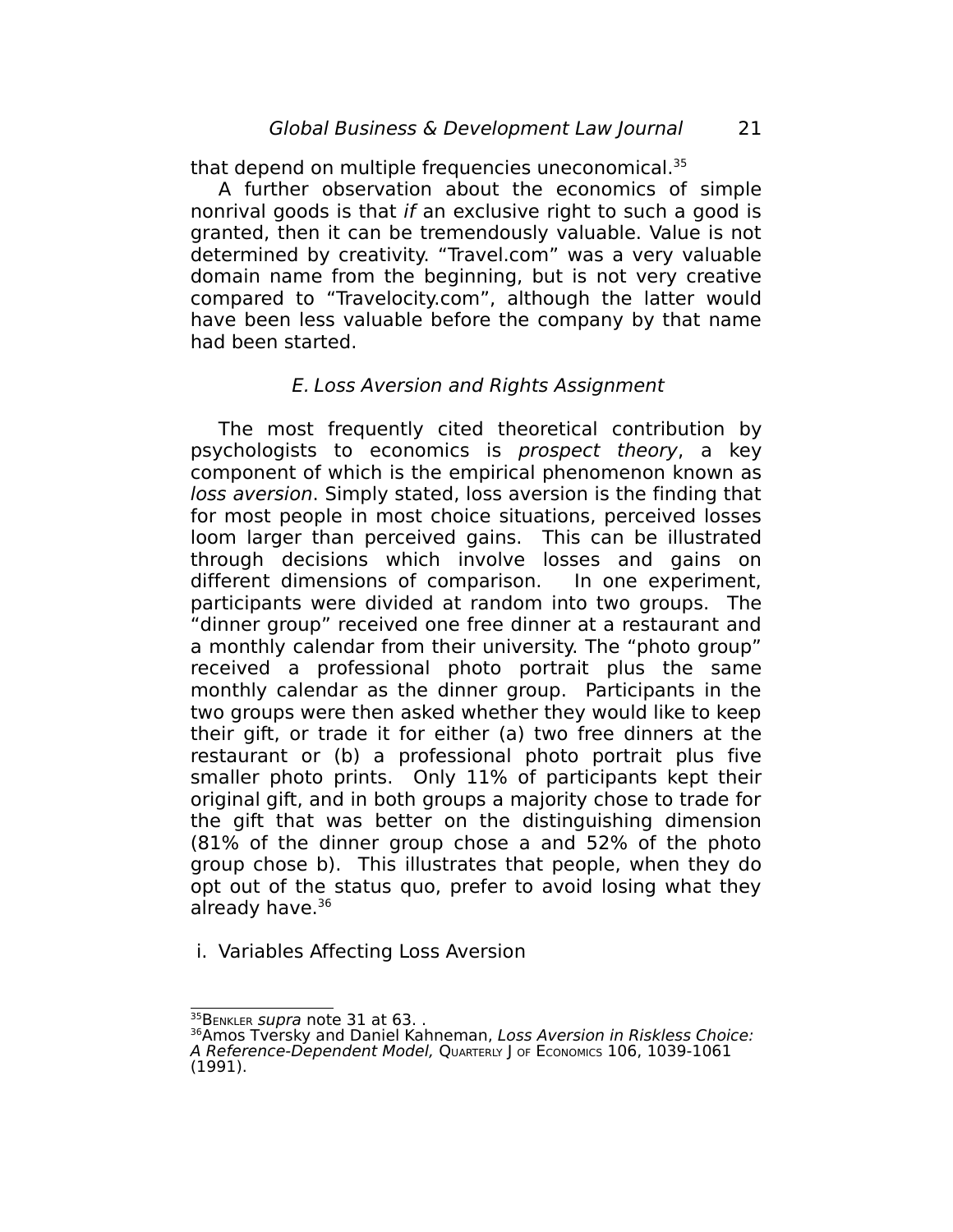The magnitude of the loss aversion ratio increases with the seriousness of a loss prospect. People demand an order of magnitude more compensation for participating in a medical experiment with a .001 chance of imminent death than they will pay to be cured of a disease with which they have just been diagnosed that carries the same risk.<sup>[37](#page-21-0)</sup> In this example, agreeing to participate in the experiment is experienced as a loss prospect relative to the status quo, whereas being cured of a disease one already has is experienced as a gain prospect, and the loss prospect looms much larger.

Loss aversion may also be enhanced by prior investments of time, money, and other resources. This sunk cost effect may be due to cognitive heuristics that people have adopted, such as "don't waste", which have been argued to make adult humans less rational about sunk costs than children and "lower animals" are.<sup>[38](#page-21-1)</sup>

A very important point about loss aversion is that people experience it relative to a reference point that is subjective: perceived losses as opposed to actual ones. In a widely cited study, respondents (including doctors) who were considering the prospect of a dreaded new disease outbreak strongly favored (a) a health program that would save 200 people for certain over (b) one with a 1/3 probability of saving 600 people who would otherwise not be saved. But they also strongly favored (c) a program with a 1/3 probability that no one would die and a 2/3 probability that 600 people would die over (d) a program in which exactly 400 people would die. This pattern of preferences is inconsistent, because the two choices are just different ways of framing the same certain (a or d) versus uncertain (b or c) outcomes. Thus loss aversion can be used to manipulate people's preferences based on how prospects are described to them. [39](#page-21-2)

<span id="page-21-0"></span><sup>37</sup>Richard H. Thaler, Toward a Positive Theory of Consumer Choice, J or ECONOMIC BEHAVIOR AND ORGANIZATION 1, 39-60 (1980), described in KAHNEMAN, KNETSCH, AND THALER, *supra* note 5 at 201-202.

<span id="page-21-1"></span><sup>&</sup>lt;sup>38</sup>Hal R. Arkes and Peter Ayton, The Sunk Cost and Concorde Effects: Are Humans Less Rational than Lower Animals?, PSYCHOLOGICAL BULLETIN 125, 591-600 (1999).

<span id="page-21-2"></span><sup>&</sup>lt;sup>39</sup>Daniel Kahneman and Amos Tversky, Choices, Values, and Frames, AMERICAN PSYCHOLOGIST 39, 341, 343 (1984).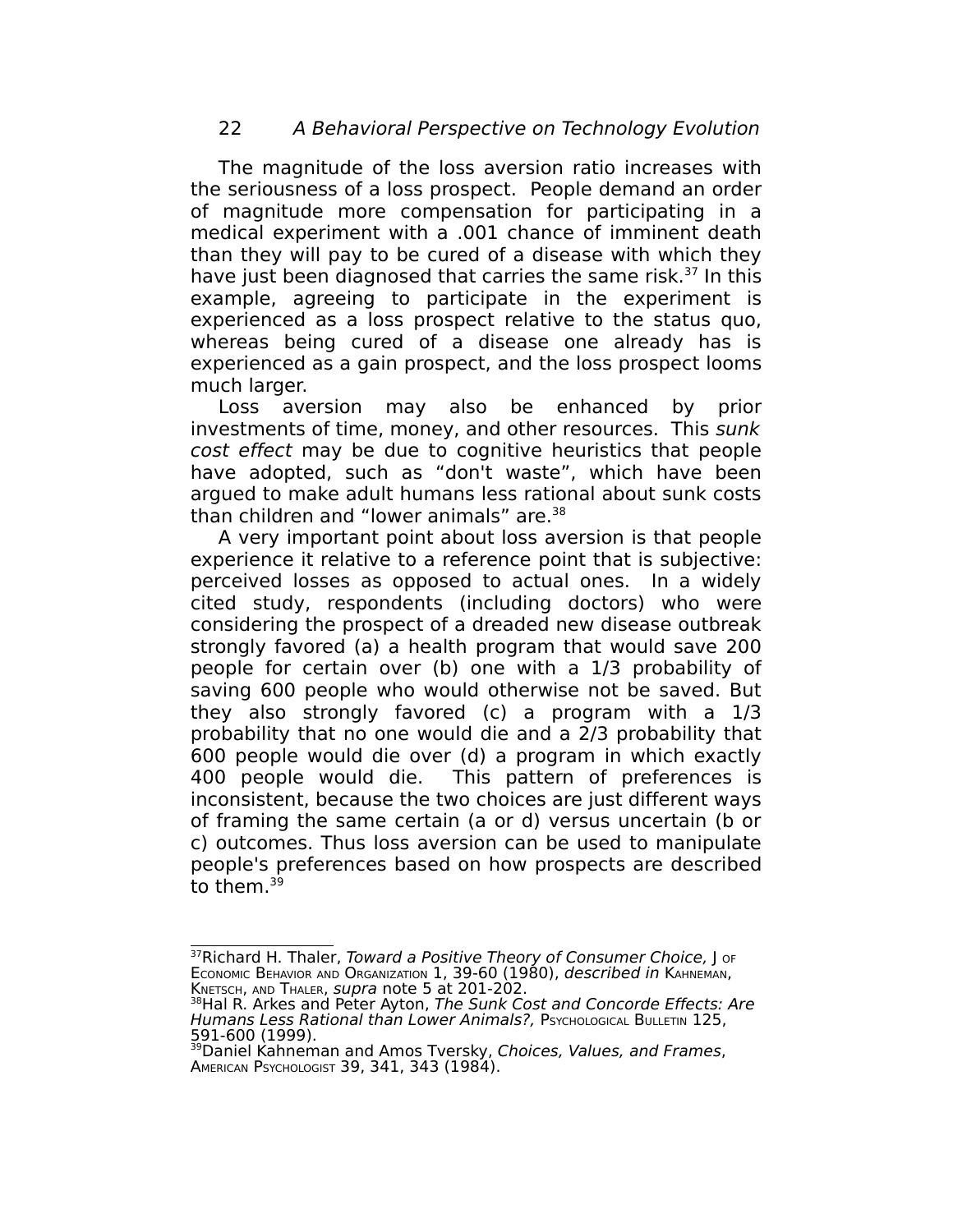ii. Loss Aversion, Perceived Justice, and Property Rights

Loss aversion is closely connected with perceptions of being treated unfairly. In one experiment, 63% of respondents thought that it was unfair for a company to decrease salaries by 7% in a community experiencing "no inflation", but only 22% thought it was unfair to increase salaries by 5% in a community experiencing "inflation of 12%", even though both cases involve a 7% reduction in real wages. Framing this as a gain changes people's perception of fairness.[40](#page-22-0) Businesses have long heeded this effect. In the 1980s, for example, gas stations offered a "discount for cash" but never a "surcharge for credit", preferring to frame the price difference as a gain rather than a loss.

In surveys about environmental policy, the reference point for gains and losses often depends on prior rights and ownership. Loss aversion in this case is manifested in respondents demanding that a corporation pay the government a much higher price for the right to develop public land than the amount they are willing to have the government pay to recover a comparable plot of privately owned land.<sup>[41](#page-22-1)</sup> But the feeling of loss aversion depends on how the question is framed. In the case of broadcast frequencies in the United States, for example, the framework of private control of the airwaves that was put in place beginning with the Radio Act of 1927 was sold to the public as a way to save the government money: by getting the private sector to develop broadcasting, which was seen as a cost. Thus, the granting of rights was seen as a gain. Once in place, however, these rights became very difficult to challenge because they had more economic value than the public was apparently willing to pay to recover them. [42](#page-22-2)

Loss aversion is felt by people not just for tangible property that they have been given, but for anything of

<span id="page-22-0"></span><sup>40</sup> KAHNEMAN, KNETSCH, AND THALER, supra note 5 at 204.

<span id="page-22-1"></span><sup>41</sup>Ronald G. Cummings, David S. Brookshire, and William D. Schulze,

eds., VALUING ENVIRONMENTAL GOODS (Rowman and Allanheld, 1986), discussed in Id. at 202.

<span id="page-22-2"></span><sup>&</sup>lt;sup>42</sup>Yochai Benkler, THE WEALTH OF NETWORKS (Yale University Press, 2006), at 195-196, available at http://www.congo-education.net/wealth-ofnetworks/ (last visited March 1, 2008). It is quite possible, of course, that public willingness was not adequately reflected in the willingness of politicians to buy back frequencies, or to create more public broadcasting stations on unused frequencies.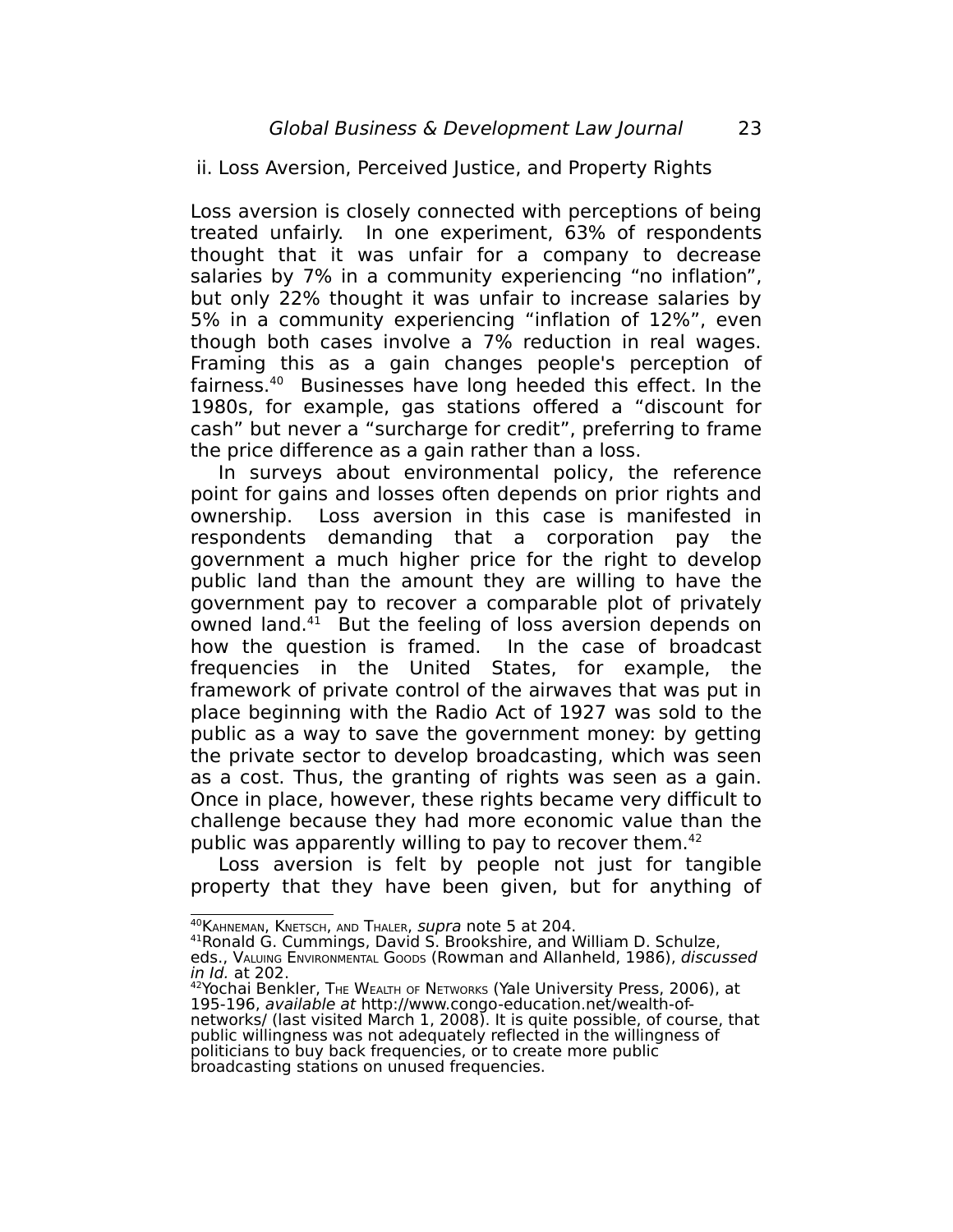value they have come to see as part of their endowment, including rights and privileges, status, freedoms, abilities, and expected future earnings. $43$  The effect is to create intense motivation to avoid what are perceived to be losses, greatly outweighing the motivation to achieve equivalent gains. Indeed, this was recognized in 1897 by Oliver Wendell Holmes, who wrote: "It is in the nature of a man's mind. A thing which you enjoyed and used as your own for a long time, whether property or opinion, takes root in your being and cannot be torn away without your resenting the act and trying to defend yourself, however you came by it. The law can ask no better justification than the deepest instincts of man." [44](#page-23-1)

The relevance of this to simple nonrival goods is that assigning exclusive rights to things like broadcast frequencies and words creates loss aversion. Rights holders are likely to take extraordinary means, even beyond what makes economic sense, to avoid losing their rights. This may help to explain the ferocity of lobbying by incumbents for laws like copyright extension<sup>[45](#page-23-2)</sup> and against reforms that would turn simple nonrival goods into a commons, and hence the losers' paradox.

The lesson for law making is that loss aversion should be taken into account before deciding to grant exclusive rights. Granting property or other exclusive rights may turn out to be inefficient and difficult to reverse, because of loss aversion's motivating power and the political-economic power of rights holders.

# F. Barriers to Negotiation

An additional factor that should militate against the granting of rights is that there are psychological barriers to negotiation beyond the normal transaction costs when parties might jointly benefit from an agreement, for example, to share simple nonrival goods to which one party has exclusive rights.

Prominent among these barriers is what is known in the

<span id="page-23-0"></span><sup>43</sup>See KAHNEMAN AND TVERSKY *supra* note 39 at 349.

<span id="page-23-1"></span><sup>&</sup>lt;sup>44</sup> KAHNEMAN, KNETSCH, AND THALER *supra* note 5 at 204.

<span id="page-23-2"></span><sup>&</sup>lt;sup>45</sup>See Lawrence Lessig, How I Lost the Big One, LEGAL AFFAIRS (March-April

<sup>2004),</sup> available at http://www.legalaffairs.org/issues/March-April-2004/story\_lessig\_marapr04.msp (last visited March 1, 2008).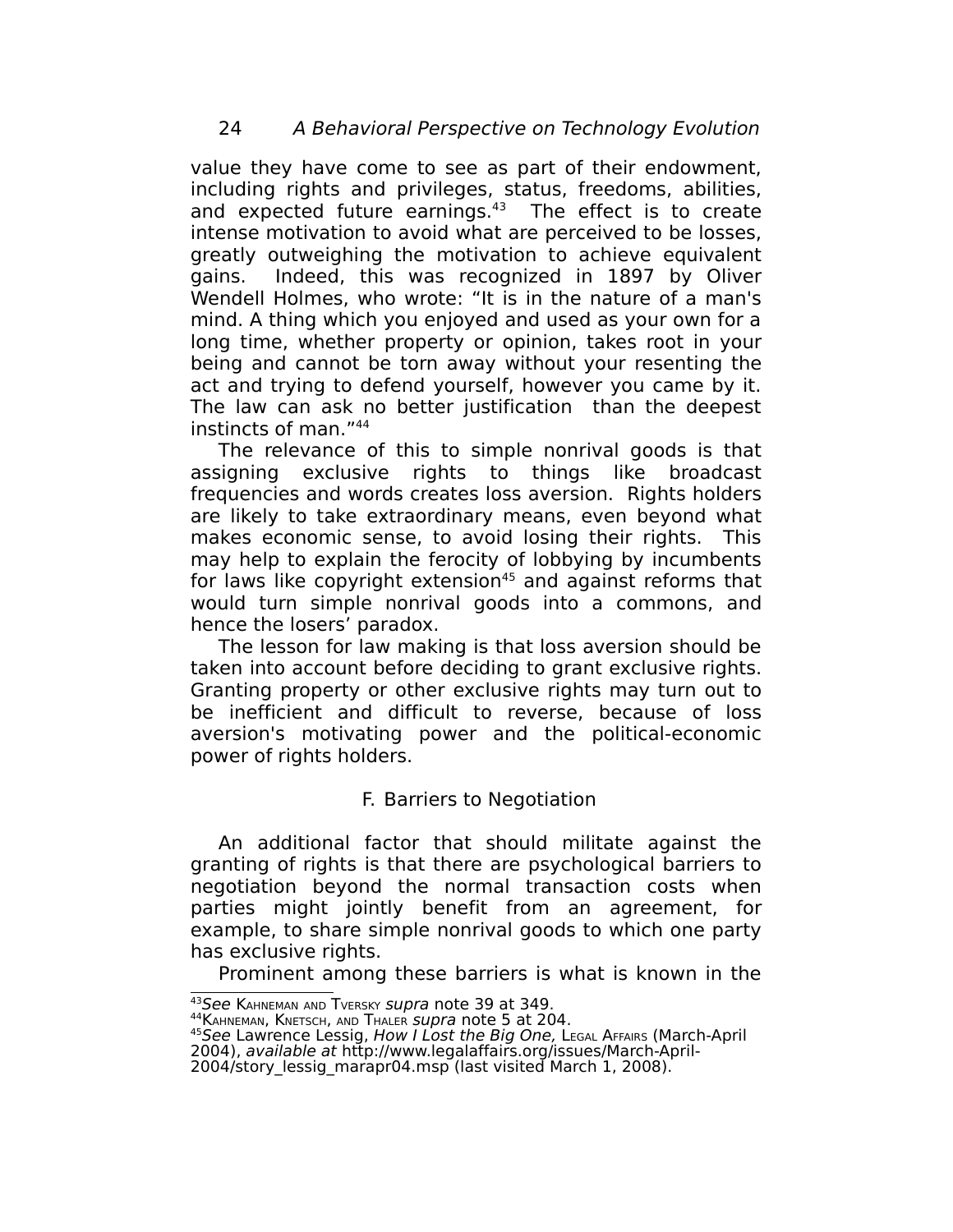literature as reactive devaluation. This occurs when the mere fact that one side has made an offer makes the other side value what is offered less than they would otherwise. A number of other barriers to negotiation have been identified. [46](#page-24-0) The point here is just that the difficulties facing prospective deal makers who must overcome the exclusive rights held by some of them go far beyond the costs of doing business, and the psychological barriers can scuttle a deal that would otherwise make sense economically.

# G.Technology-enabled Decentralization

As I have argued is the case generally for lawmaking and legal evolution, technology change in the U.S. has made a strong culture of rights assignment for simple nonrival goods especially inappropriate. For example, while tradition, arguments by many economists, and psychological factors like loss aversion are pushing for stronger rights regimes for goods such as broadcast frequencies, the technology of radio transmission is dramatically *reducing* the need for frequency rights.<sup>[47](#page-24-1)</sup> In the next section, I will apply this point to domain names, first arguing that names for Internet navigation are simple nonrival goods, and then showing how adopting a different attitude toward names could avoid many problems.

#### IV. DOMAIN NAME REGULATION

The analysis *supra* gives us a way to think about Internet domain names and the Internet Corporation for Assigning Names and Numbers (ICANN), which regulates domain names as well as, indirectly, the Internet Protocol (IP) address numbers to which the names map.

I will argue six points: (A) Names are simple nonrival goods; (B) The hazards of rights assignment apply to domain names; (C) A global domain name system is unnecessary; (D) Domain names cause many problems which would be avoided if names were deregulated; (E) ICANN poses dangers of oligarchy in the control of

<span id="page-24-0"></span><sup>&</sup>lt;sup>46</sup>See Lee Ross and Constance Stillinger, Barriers to Conflict Resolution,

**NEGOTIATION JOURNAL, 389-404 (Oct. 1991).** 

<span id="page-24-1"></span><sup>&</sup>lt;sup>47</sup>BENKLER *Supra* note 31.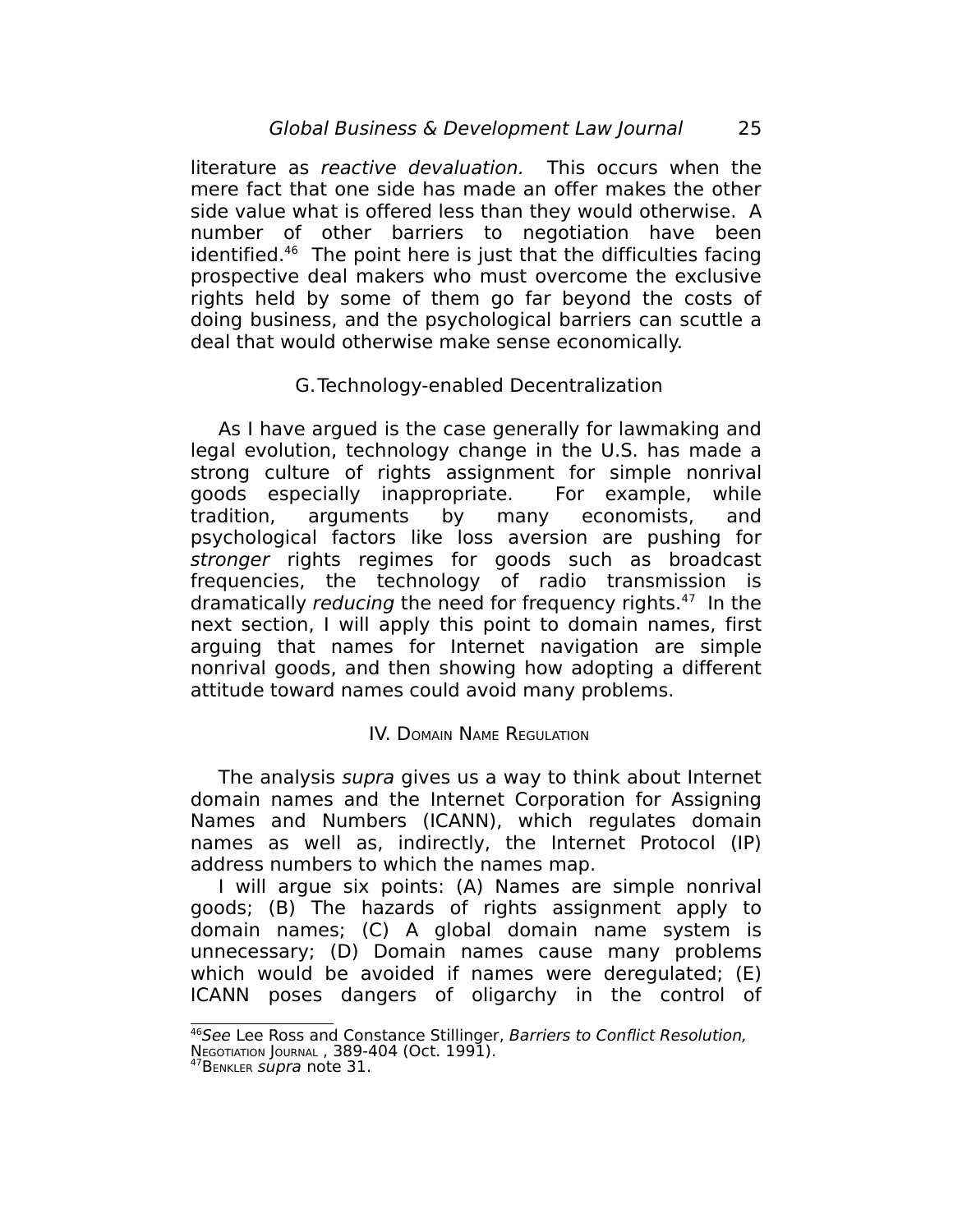information; and (F) Internet law is an opportunity to evolve concepts more appropriately.<sup>[48](#page-25-0)</sup>

## A. Names are simple nonrival goods

Domain names such as "Disney.com" are currently used on the Internet to navigate to servers controlled by the owner of the domain name, in this case the Walt Disney Company. Disney pays an annual registration fee in exchange for exclusive rights to the name in the .com generic top level domain (gTLD), and in several other TLDs as well. But Disney's domain names have value far in excess of the registration costs, and their collective market value is probably at least in the hundreds of thousands, if not millions, of U.S. dollars.<sup>[49](#page-25-1)</sup> Why is this? The simple reason is that the Domain Name System (DNS) gives the name value, because it is one way for users to find Disney's website. "Disney.com" is simple to guess and to remember.<sup>[50](#page-25-2)</sup>

Many well-known businesses, however, get by without a domain name that is easy to guess, and instead use one that most customers do not know the first time they visit the company's website. [51](#page-25-3) Customers can usually find a business's site easily by typing a company's name into the keyword box of a search engine such as Google or Yahoo!, and the majority apparently do this all the time anyway.<sup>[52](#page-25-4)</sup>

The market for domain names is based on artificial scarcity. There is no limit to the number of TLDs that could

<span id="page-25-2"></span>visited March 1, 2008).<br><sup>50</sup>Internet Engineering Task Force (IETF), *Domain Names:* Implementation and Specification (RFC1035) at 2.1, available at http://www.ietf.org/rfc/rfc1035.txt (last visited March 1, 2008). <sup>51</sup>For example, California's Great America amusement park has the domain "pgathrills.com". See http://www.pgathrills.com/ (last visited March 2, 2008).

<span id="page-25-0"></span><sup>48</sup>For a legal analysis favoring deregulation of domain names, see Eric Goldman, Deregulating Relevancy in Internet Trademark Law, EMORY LAW J 54, 507-596 (2005), available at

<span id="page-25-1"></span>http://papers.ssrn.com/sol3/Delivery.cfm/SSRN\_ID758638\_code332758.p df (last visited March 2, 2008); See also GoLDMAN 2007 infra note 59. <sup>49</sup> See Bob Sullivan, Domain Name Sells for \$2.75 Million, MSNBC (July 20, 2004), available at http://www.msnbc.msn.com/id/5467584 (last

<span id="page-25-4"></span><span id="page-25-3"></span><sup>52</sup>GOLDMAN 2005 supra note 48 at 547-548. See also http://corkuniversitypress.typepad.com/cork\_university\_press/2006/02/p age/2/ (last visited on March 1, 2008): "The study shows that most people use search engines to find even well known websites, like ebay.com, google.com, or yahoo.com."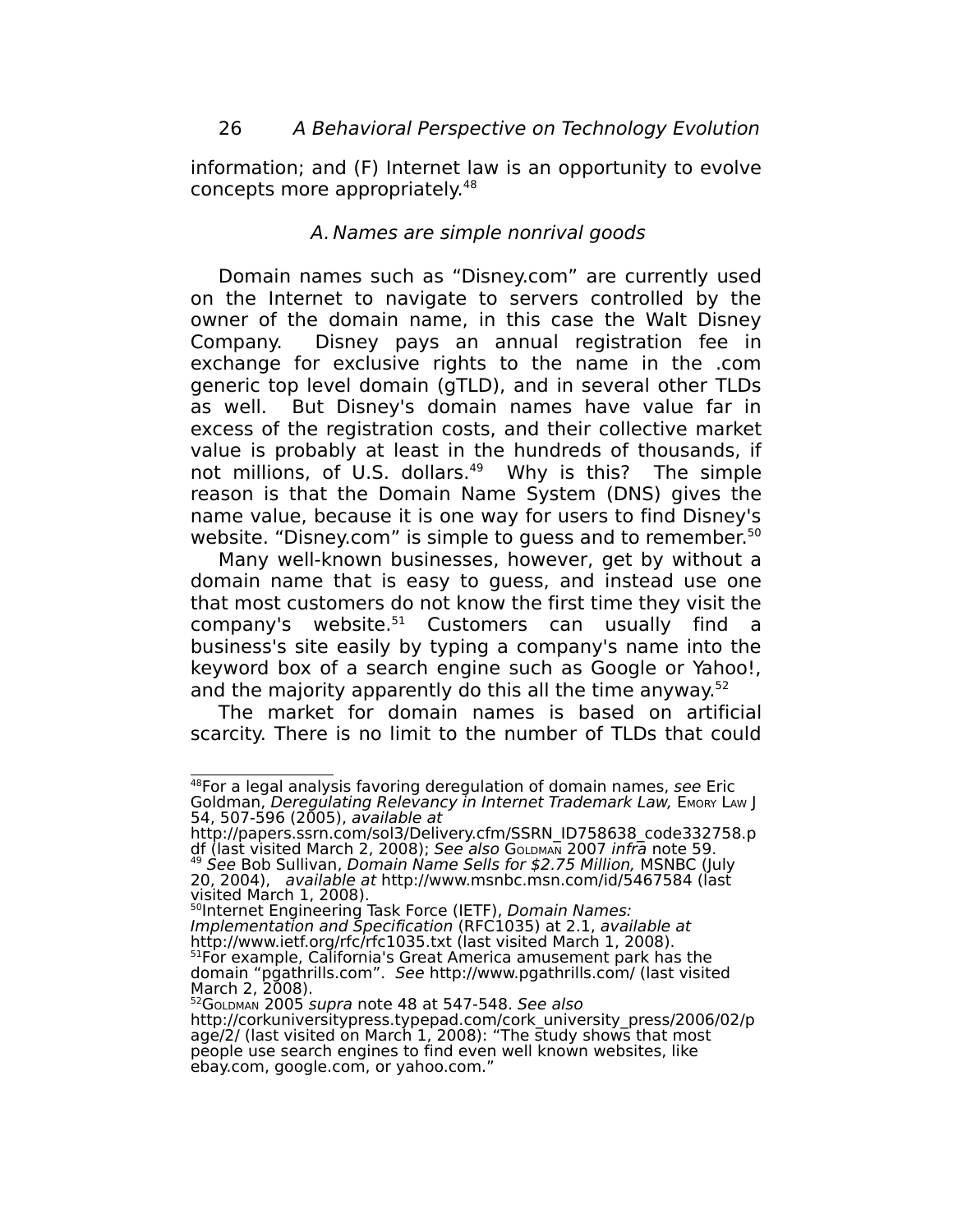be used, and yet very few have been created by ICANN.<sup>[53](#page-26-0)</sup> If TLDs were allowed to proliferate indefinitely, then, except for trademark considerations, everyone who wanted a given name could have it, because no one could buy up every TLD for it. Premium TLD owners (i.e. ".com") would retain market advantage as long as the domain name system is in use, but there appears to be no reason to maintain this system other than to give advantages to current domain name owners and to direct funds toward ICANN and its network of registries and registrars.

Thus, the value of domain names is contingent on the existence of a system which most people do not use, and which, as I will argue *infra*, is not necessary. So names on the Internet are in general simple nonrival goods because one website's use of a name does not interfere with another's to any greater extent than is the case for business or organization names generally, and that is already governed by trademark law. [54](#page-26-1)

# B. The hazards of rights assignment apply to domain names

As described supra, the problems with assigning rights to simple nonrival goods include the creation of transaction costs when a non-rights holder wants to use a name to which someone else holds the rights, and loss aversion which motivates those who hold rights to act aggressively to maintain them. In this case, many domain name owners have paid thousands, and a few in the millions, of dollars for their names, so they would presumably have a great deal of sunk cost loss aversion over the prospect of the system itself going away. [55](#page-26-2)

Again, we can set aside trademarked names (other than those based on the domain name itself), because the use of those in commerce is already protected by law. We are then left with names whose value stems from their common meaning, and not from association with a particular company or organization. Ownership of a name such as

<span id="page-26-0"></span><sup>53</sup>There are currently 21 gTLDs, listed at

<span id="page-26-1"></span>http://www.iana.org/domains/root/db/# (last visited on March 1, 2008). <sup>54</sup>ICANN, Uniform Domain Name Dispute Resolution Policy (October 24, 1999), available at http://www.icann.org/dndr/udrp/policy.htm (last visited March 1, 2008).

<span id="page-26-2"></span><sup>55</sup> SULLIVAN, supra note 49.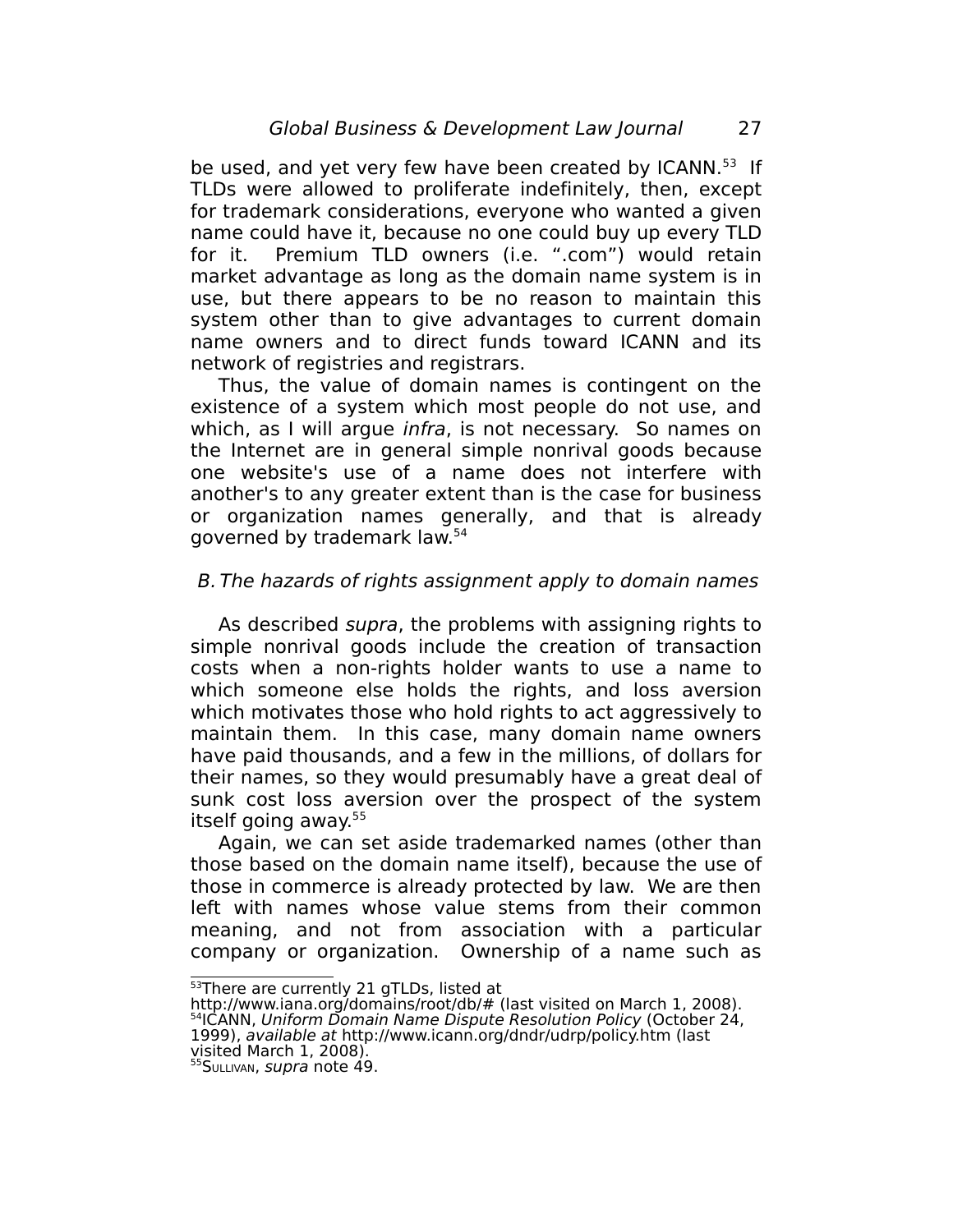"Cars.com" provides a competitive barrier against potentially superior sites that do not own the favored name, and thus hurts consumers as well. In a world without a domain name system, the owner of the name would have to compete for market share more purely on the basis of the quality of their business.

So a system without such barriers would therefore likely provide better overall welfare. By definition, then, attempts to preserve the system, which rights holders are likely to continue to do, are welfare diminishing.

# C.A global domain name system is unnecessary

There are many alternatives to a global domain name system. Domain name resolution into IP addresses is not necessary for navigation. [56](#page-27-0) Various sites, as well as users' personal address books, could do this mapping for web navigation, email addressing, and other purposes, similar to the way that telephone directories and lists work. Moreover, IP addresses (when the address space is expanded<sup>[57](#page-27-1)</sup>) are not scarce, are all about equally attractive, and can be dispensed either for free or, if an Internet tax is desired, for a uniform fee. Private third-party services, such as existing search engines and portals, can provide trusted name mapping, and can compete on quality. Eric Goldman has

"From the user's point of view, domain names are useful as arguments to a local agent, called a resolver, which retrieves information associated with the domain name. Thus a user might ask for the host address or mail information associated with a particular domain name. To enable the user to request a particular type of information, an appropriate query type is passed to the resolver with the domain name. To the user, the domain tree is a single information space; the resolver is responsible for hiding the distribution of data among name servers from the user."

<span id="page-27-1"></span><sup>57</sup>See Šimson Garfinkel, Internet 6.0, ТеснмоLоgy Rev. (Jan. 7, 2004), available at http://www.technologyreview.com/Infotech/13426/?a=f (last visited March 1, 2008). "The most important thing that IPv6 does is quadruple the size of the Internet address field from 32 bits to 128 bits. Because in principle, any combination of these 128 bits is a valid address, this quadrupling results in a massive increase in space. For example, whereas IPv4 could never supply enough addresses for every human being on the planet, IPv6 can do that and then some: in fact, IPv6 could provide each of us roughly 60 thousand trillion trillion addresses. "

<span id="page-27-0"></span><sup>&</sup>lt;sup>56</sup>IETF supra note 50 at 2.1. "The goal of domain names is to provide a mechanism for naming resources in such a way that the names are usable in different hosts, networks, protocol families, internets, and administrative organizations.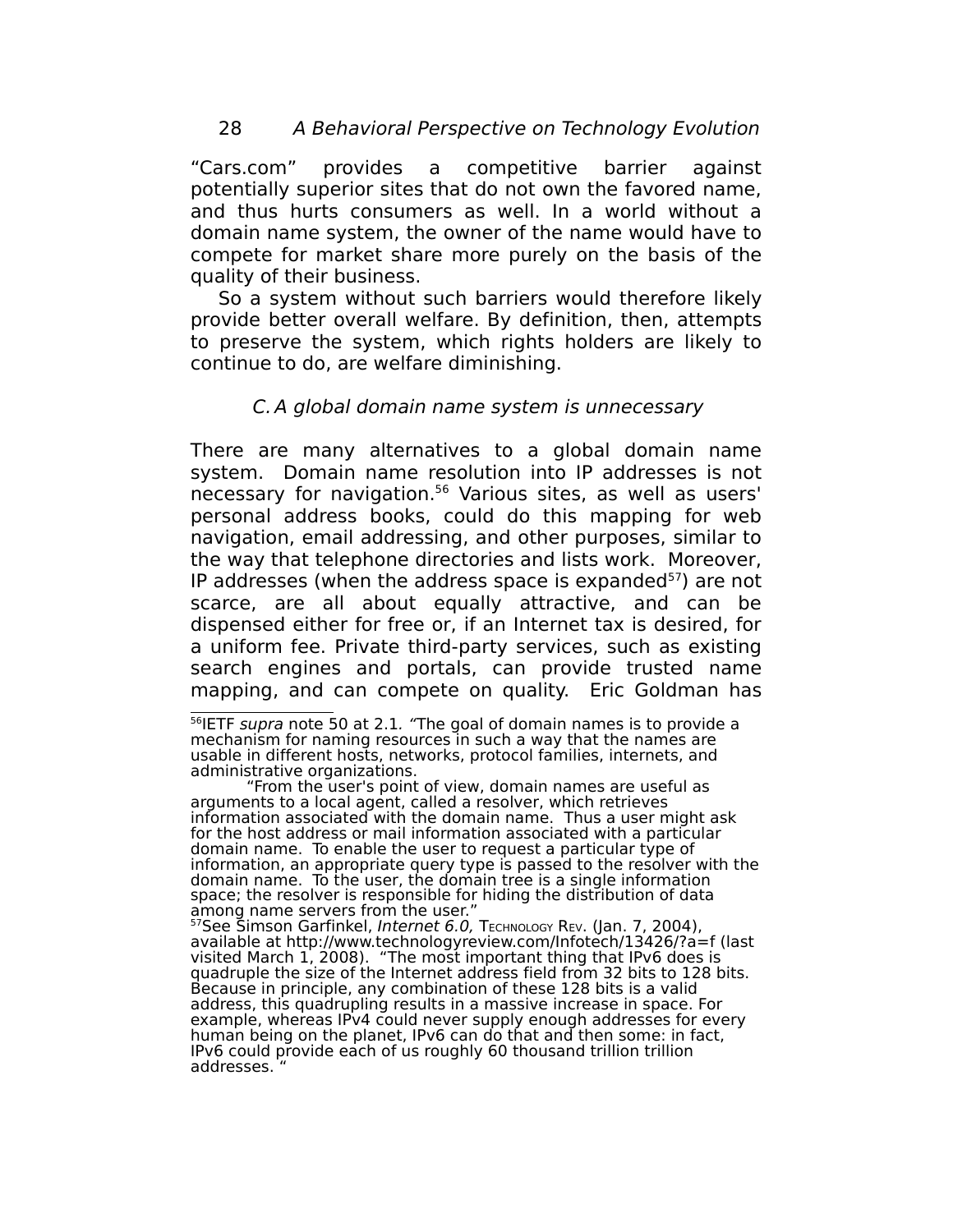argued convincingly elsewhere that the use of domain names for web navigation has converged with keyword usage, so that there is no compelling case for regulating them differently from other keywords, such as those used in search engines.<sup>[58](#page-28-0)</sup>

For legal accountability, government-certified name mappers tied to particular jurisdictions could provide the users of sites with legal guarantees within that jurisdiction. A site or business could choose to register its service with the mapping agency and agree to be bound by the laws of that jurisdiction.

# D.Domain names cause many problems which would be avoided if names were deregulated

One of the main problems with the DNS as it currently exists is that it provides a very false sense of security to name owners and users alike. Users are likely to feel reassurance about the identity of an address when they see a familiar domain name on their screen. But this can often be illusory.

In fact, a slew of problems beset the domain name system, [59](#page-28-1) most of which are deeply rooted in human psychology:

cybersquatting – holding a name for ransom (greed) unwanted expiration/transfer (memory limitations and poor organization)

DNS attacks – attacks on a domain name server

http://www.mcgeorge.edu/documents/centers/global/ICANN%20Internet %20Governance%20-%20Is%20It%20Working.pdf (last visited March 2, 2008); Eric Goldman, Keyword Regulation and Domain Name Exceptionalism, presentation at: I Think I Can, I Think ICANN: Regulating the Internet...Or Not (Symposium, University of the Pacific McGeorge School of Law, February 24, 2007), slides available at http://www.ericgoldman.org/Speeches/domainnameregulation.pdf (last visited March 15, 2008). Some of the problems listed here have analogues in the IP address system: for example, IP spoofing, which can be used in denial of service attacks. However, IP address forgery relies on a technical problem with TCP/IP that is corrected in IPv6 (see http://www.securityfocus.com/infocus/1674, last visited April 17, 2008). While IP address problems are generally amenable to technical fixes, domain name problems are more often inherent in human psychology and thus not so amenable.

<span id="page-28-0"></span><sup>58</sup>GOLDMAN 2005 supra note 48 at 542-548.

<span id="page-28-1"></span><sup>&</sup>lt;sup>59</sup>For more detail on the problems discussed below, see Steve DelBianco and Braden Cox, ICANN Internet Governance: Is It Working? (Working paper, 2007), available at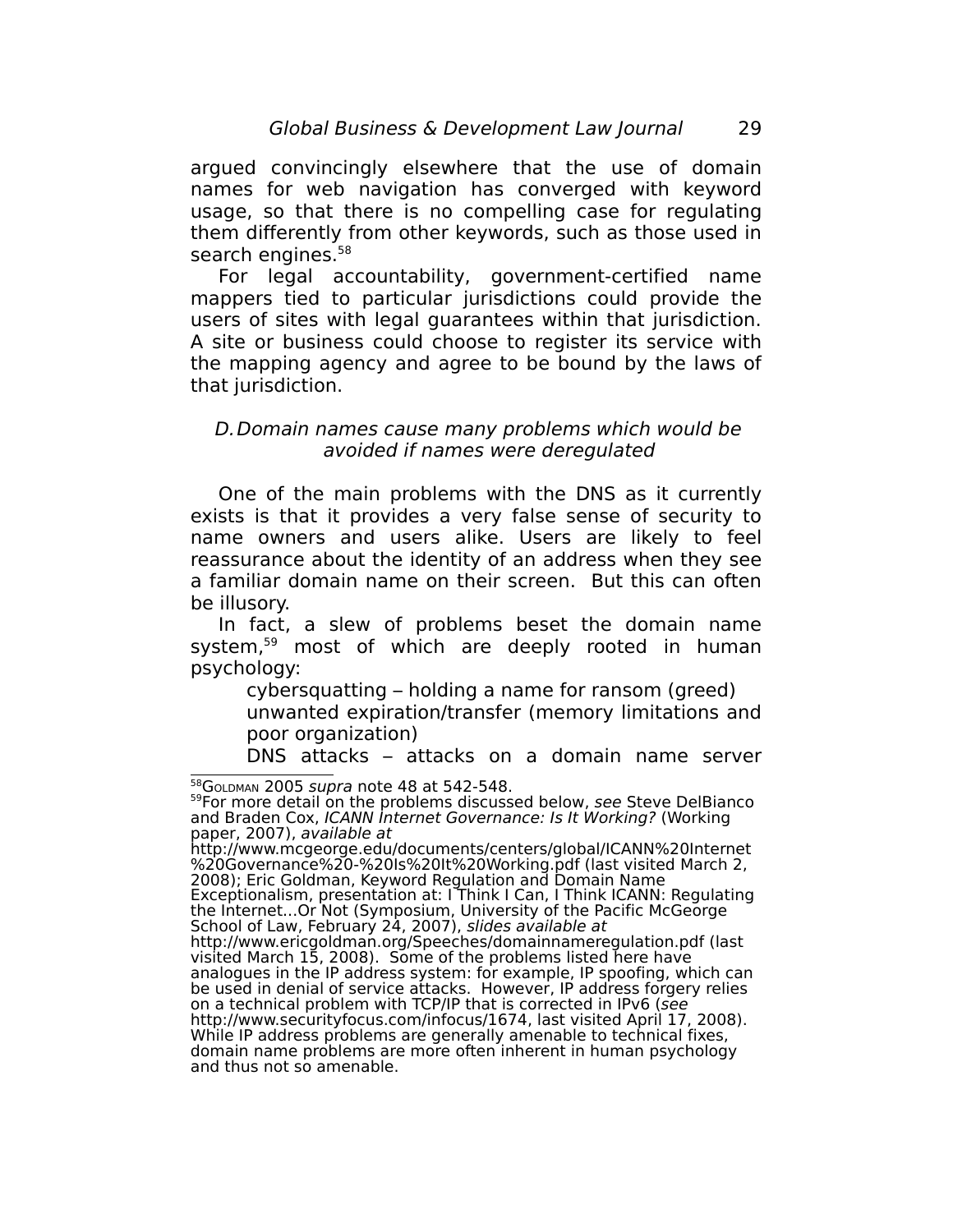(malice)

address bar spoofing/redirection and phishing – fooling users into revealing private data (greed, cognitive limitations, acquiescence)

typosquatting – registering names similar to a common name (motor limitations)

domaining – accumulating names for sale (motor limitations)

user confusion (memory limitations)

sharking/domain name tasting – abusing the 5-day grace period for purchasing a newly registered name by parking ads there (greed)

slamming – tricking a name holder into changing to a new registrar (greed, cognitive limitations)

expiration extortion – charging high rates to let holders keep domains that have expired (greed, loss aversion)

mousetrapping [60](#page-29-0) – disabling the browser, e.g. when a user mistypes an address or enters an expired domain name and lands on the mousetrapper's site instead (cognitive limitations, greed)

The response to these problems in the U.S., which controls domain names through its contract with ICANN, has been a proliferation of regulations specific to domain names. The increasing number and scope of these regulations contrasts with those for the keywords used in search engines.<sup>[61](#page-29-1)</sup> Indeed, the problems identified supra are

<span id="page-29-0"></span><sup>60</sup>GoLDMAN 2005 supra note 48 at 544-545.

<span id="page-29-1"></span> $61$ GoLDMAN 2007 supra note 59 has listed a number of domain namespecific regulations in the U.S. as of February 2007. His list includes the following.

Federal Laws: [1] the Anti-Cybersquatting Consumer Protection Act, implementing trademark protection (15 USC § 1125(d)(1)), in rem jurisdiction (15 USC § 1125(d)(2)), personal name protection (15 USC § 1129), and domain name registrar/registry immunization (15 USC § 1114(2)(D); [2] the Fraudulent Online Identity Sanctions Act, increasing IP remedies (15 USC § 1117(e); 17 USC § 504(c)(3); 18 USC § 3559); [3] the Truth in Domain Names Act (18 USC § 2252B) related to misleading domain names leading to obscenity/pornography; and [4] the Dot Kids Implementation and Efficiency Act of 2002.

State Laws: [1] State anti-cybersquatting laws (CA B&P Code §17525-28; Hawaii 481B-21 to 25; Louisiana LSA-R.S. 51:300.11- 22); [2] State anti-political cyberfraud laws (CA Elec. Code §18320-23); and [3] anti-spam/anti-phishing laws.

Administrative regulations: [1] Ex ante: allocation controlled by centralized bodies with complex governance structures; [2] Ex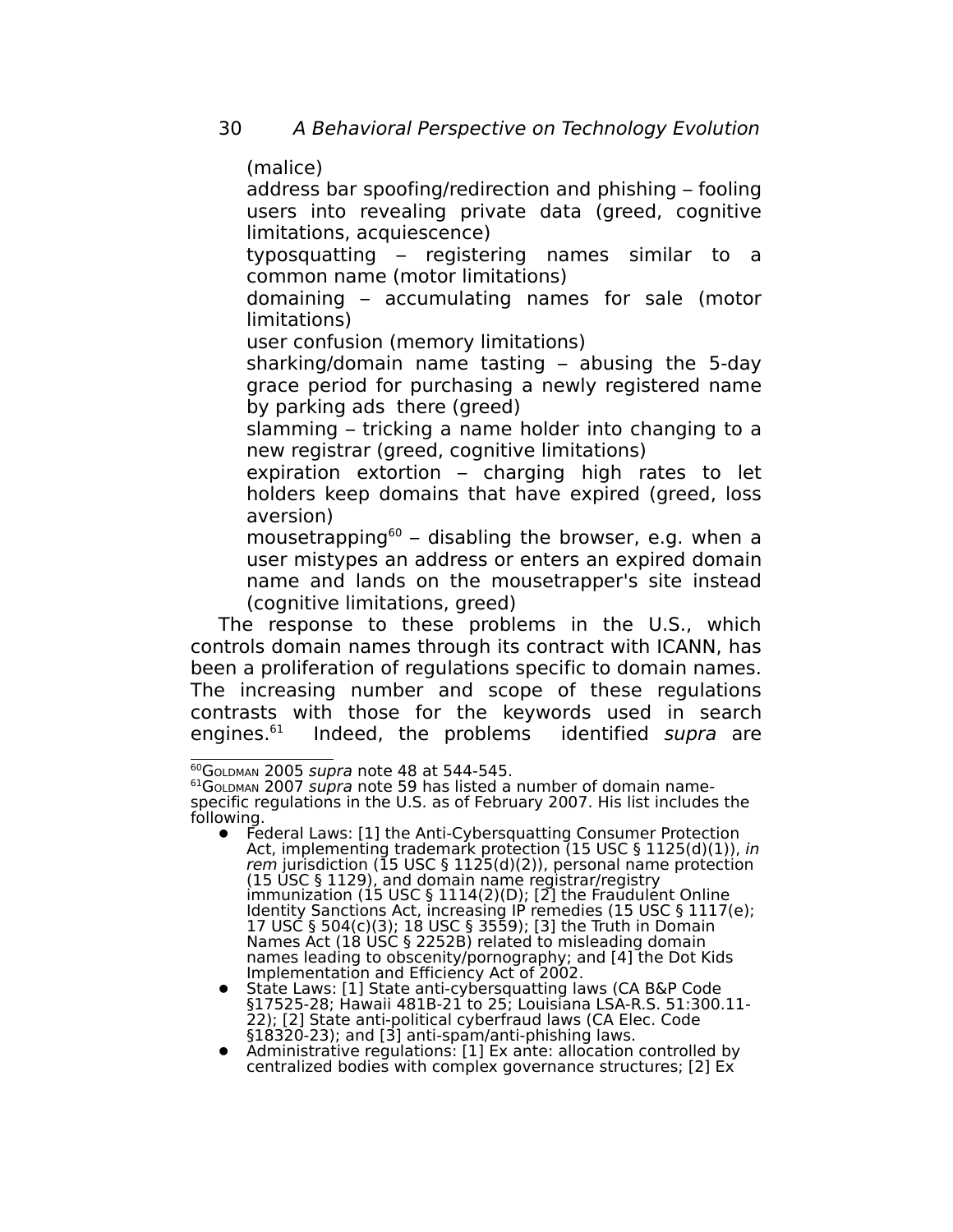inherent in our psychology and domain name system as it currently operates. The toll of these problems is hard to calculate, but one wonders how much the supposed benefits of the domain name system are worth, even for those who own the most valuable names.

In evaluating the costs and benefits of the domain name system, it is worth recalling the psychological effects mentioned in II.A. supra. We tend to be biased toward the status quo, even when the benefits of change outweigh the costs. We tend to assimilate new evidence in a way that is biased toward prior understandings. Those who benefit from an existing system tend to feel it is just, and even those who are disadvantaged by the system are biased in favor of justifying it. Debiasing this area of the law implies evaluating the costs and benefits of changing the domain name system in a way that consciously adjusts for these biases, by making an extra effort to look at the benefits of change and the costs of the status quo.

# E. ICANN poses dangers of oligarchy in the control of information

An additional behavioral tendency noted in II.A. supra was the iron law of oligarchy. Many others have critiqued the structural evolution of ICANN, and I will not attempt to summarize the history and arguments here. $62$ For completeness in applying the empirical lessons of behavioral science to questions about domain name regulation, however, I must note the troubling tendencies in ICANN since it dispensed with the attempt to represent Internet users democratically in 2002, and how those fit with Michels' law.<sup>[63](#page-30-1)</sup> Oligarchic structures are favored especially when they lack accountability to an external public. This is

post: ICANN's Uniform Dispute Resolution Policy (UDRP), supra note 54.

By contrast, Goldman notes that there are relatively few laws regulating keywords. State laws on his list include: Utah 13-40-102 to 302; and Alaska 45.45.792 to 798. Private search engines have, on the other hand, instituted trademark policies: Yahoo and MSN allow trademark owners to block competitive keyword buys; and Google (US) allows trademark owners to block trademark references in advertising copy.  $^{62}$ See Jonathan G.S. Koppell, Pathologies of Accountability: ICANN and the Challenge of "Multiple Accountabilities Disorder, PUBLIC ADMINISTRATION REV. 65, 94-108 (2005).

<span id="page-30-1"></span><span id="page-30-0"></span><sup>&</sup>lt;sup>63</sup>ld. at 102-104.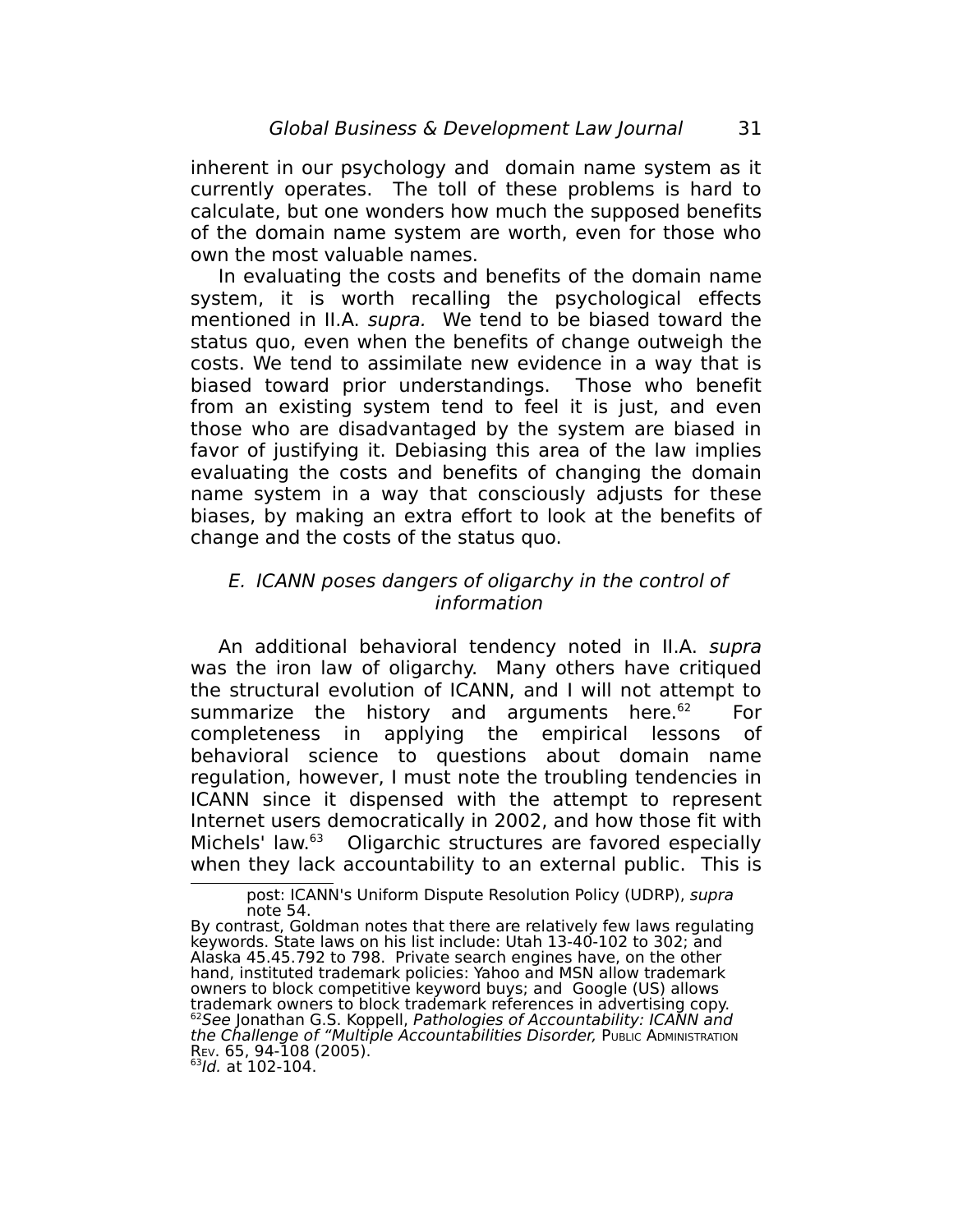arguably the case with ICANN, since its public accountability runs through a thread of control not with Internet users generally but with the U.S. Government, and there is in fact no international body that could be said to represent the people of the world democratically.

Meanwhile, another feature of ICANN – its growing power and resources – makes it a target for capture by the vested interests who disproportionately control resources on the Internet and elsewhere. The ICANN board is an elite group, and appears structured to be so, but the interests in its orbit are also very powerful.<sup>64</sup> These and many other observations one could make about ICANN call into question whether the supposed benefits of the DNS in its present form, which probably does require some organization to regulate it, are worth the potential price in oligarchic control, given what I have argued supra is the lack of necessity for this system.

# F. Internet law is an opportunity to evolve concepts more appropriately

In II.B. supra, I argued for a different system of legal concept evolution, especially for technology policy, namely: incremental synthesis. Domain name law appears to have evolved by extending preexisting concepts: trademarks, frequency licenses, and property. But of course the bodies of law around all of these concepts developed for a set of cases that did not include domain names, and domain names possess novel aspects with respect to all of them.

Names used for Internet navigation are a novel concept, somewhat akin to ordinary names such as those held by organizations and individuals. In most cases, the law does not grant exclusive rights to names. The case for doing so rests on the idea that overall welfare is improved by having a unique mapping between names and IP addresses that holds everywhere and for everyone (though importantly not forever). But as I have argued, the requirements of such a system result in very serious costs, and the system seems more likely to be perpetuating itself because of the psychological tendencies I have argued characterize the law generally.

<span id="page-31-0"></span> $64$ Id.